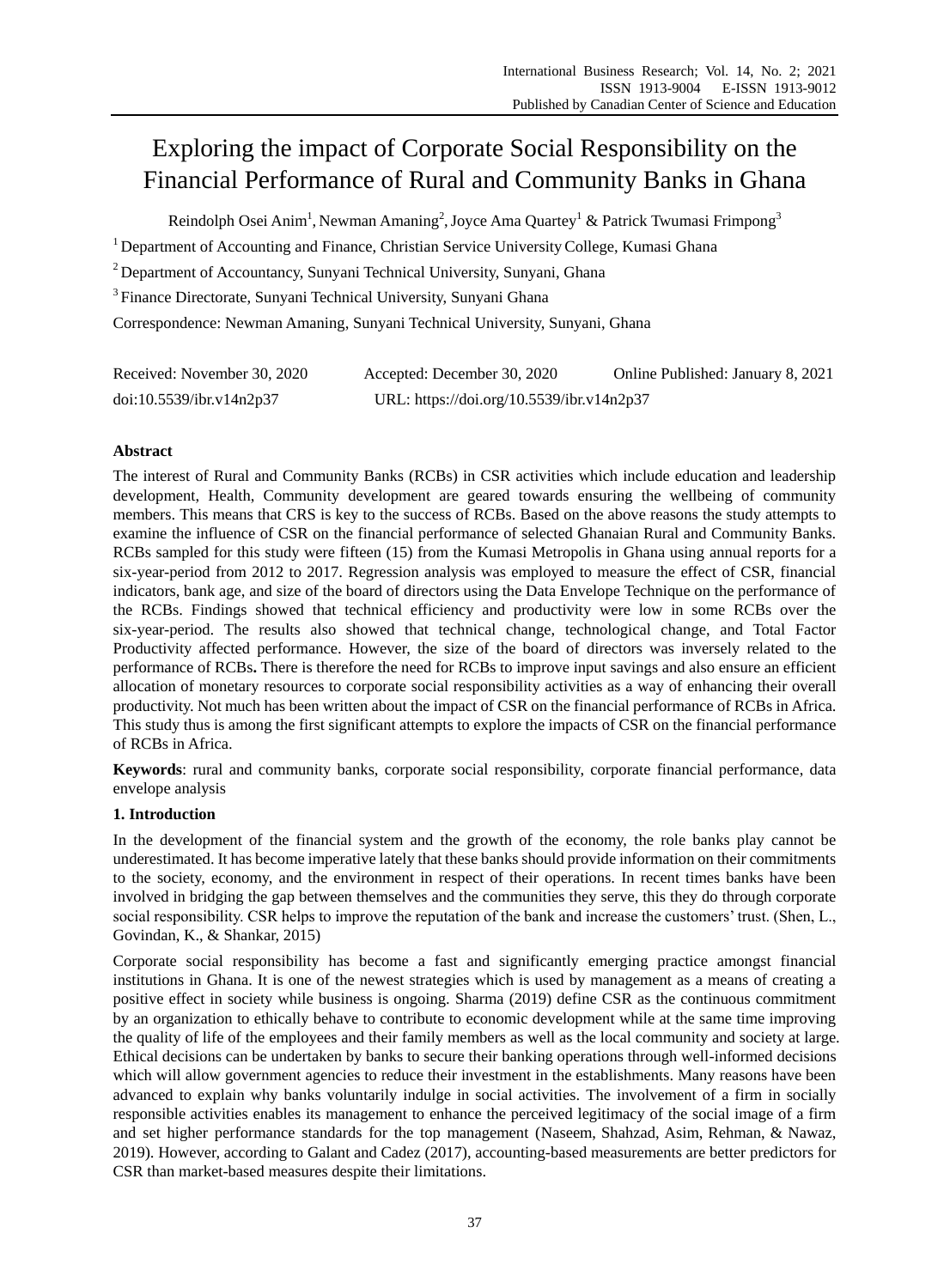Some researchers hold the view that CSR has the propensity to improve upon the competitive edge of a firm in the long run. This means that there is a positive relationship between CSR involvement and firm performance (Saeidi, Sofian, Saeidi, Saeidi, & Saaeidi, 2015). The building of firm‐specific social capital can be thought of as an insurance policy that pays off when investors and the overall economy face a severe crisis of confidence. Similarly, social capital, in addition to financial capital, can be an important determinant of firm performance, and identifies circumstances under which CSR can be beneficial for firm value. (Lins, Servaes, & Tamayo 2017). This linkage between CSR and the financial performance of firms is at least understood area of CSR (Angelidis, Massetti and Magee-Egan, 2008).

The main driving force behind this paper is that most of the works on corporate social responsibility looked at the impact of CSR in aggregation on bank performance. However, this paper decomposes CSR into four components; Education, Community development, health, and others. The paper attempts to look at the effect of these components in isolation and then went ahead to identify the combined effect of these components on bank performance.

#### **2. Literature Review**

#### *2.1 Financial Environment Concepts*

Financial environment components consist of markets and financial institutions that serve households, business firms, and governments. These constituents can be broadly categorized into the financial system and the banking system. Owing to their similarities in the concepts of these two terminologies, they can be used in place of each other.

#### 2.1.1 Financial System

The financial system is made up of building societies, banks, and credit unions, which collectively make up a network of financial institutions. The role played by this network of financial institutions through financial flows are critical in the economic development of nations. These institutions through their intermediary role assist in deploying monetary resources effectively and efficiently (Lai, 2020). Financial intermediation functions as a vessel through which monetary resources are transferred from surplus financers to deficit financiers.



# Figure 2.1. BANK FINANCIAL INTERMEDIATION

#### *2.2 Theoretical Framework*

Different scholars based on their academic and social exposure, prevailing interest, and their background have defined Corporate Social Responsibility (CSR) differently. CSR thus lacks a consensus definition. Additionally, these definitions are also influenced by these scholars' frame of reference. Corporate social performance and corporate conscience are synonymous with CSR. The activities performed by firms to communities, including the provision of scholarships for schooling, providing social amenities, environmental protection measures such as reafforestation, etc. are portrayed through CSR.

#### 2.2.1 Social Costs Theory

According to Crane, McWilliams, Matten, Moon, & Siegel (2008), the responsible allocation of resources is the main driving force of the effect of corporate non-economic activities on the social-economic system. The problem of modern corporate responsibility deals with the effective and efficient allocations of social costs. The literature on social cost has an indirect influence on attempts to measuring social performance. In the literature of CSR, the challenges posed by foreign markets, according to Crane, McWilliams, Matten, Moon, & Siegel (2008), could be resolved by focusing on micro-businesses that are unique to particular communities.

#### 2.2.2 Agency Theory

The concept of agency theory is an important phenomenon that goes along with shareholders-oriented values. Pepper and Gore (2015), report that the principle of agency theory has gained dominance in academic cycles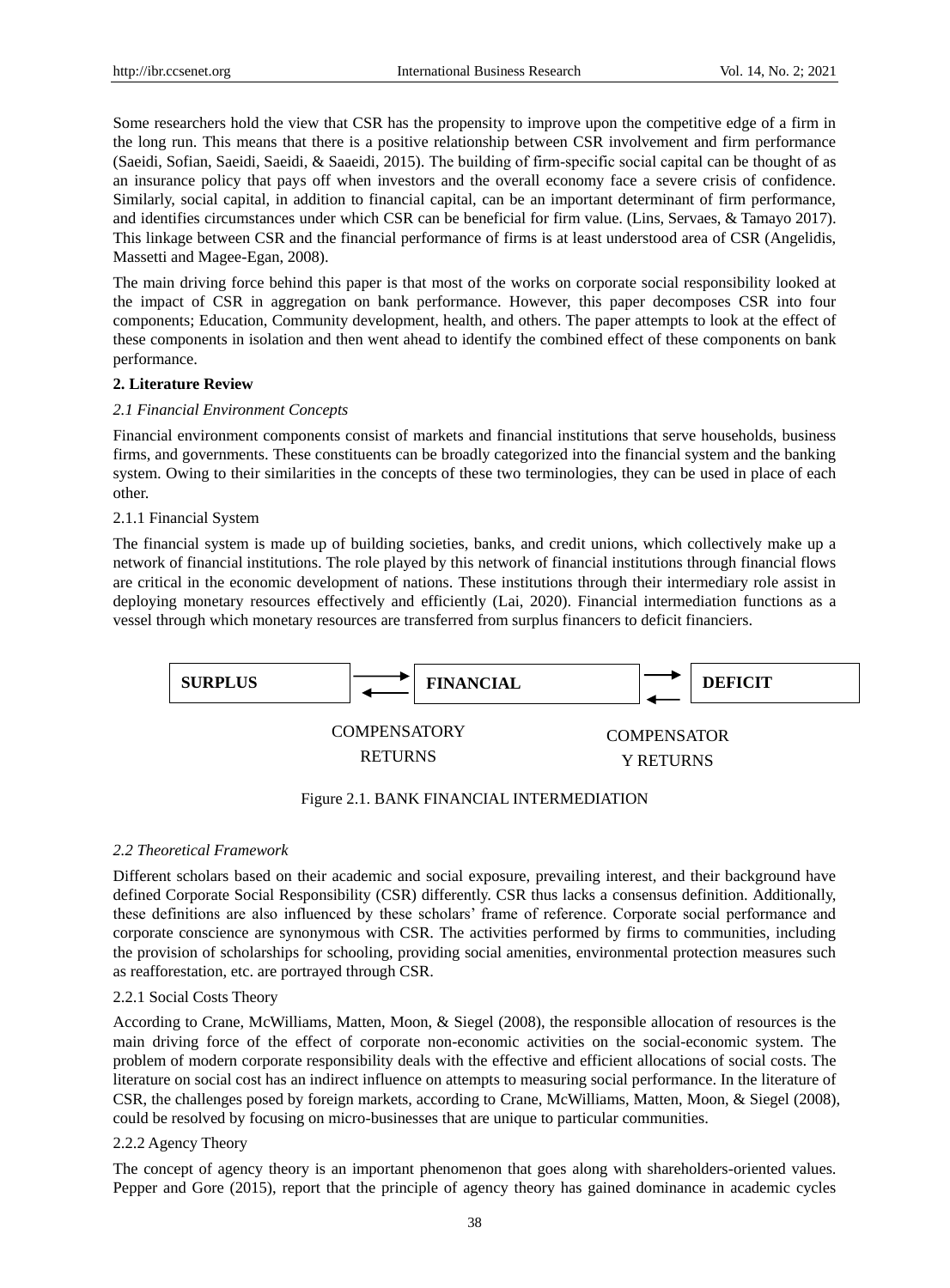globally within the past decade. In line with this theory, business owners are seen as principals, and the managers entrusted with the day-to-day management of the firm as agents. Accordingly, the principals are owed a fiduciary commitment by the agents. The agents are motivated by monetary and non-monetary incentives to align their interests with that of the owners. This is done to ensure goal congruence in respect of shareholders' value maximization.

# 2.2.3 Stakeholder Theory

According to the tenets of this concept, the business exists mainly for value creation for its stakeholders. Artto, Ahola and Vartiainen (2016), argue that the value creation for stakeholders is done through the conversion of the interest of business into goods and services. Werther and Chandler (2010), conclude that the conversion process serves as a medium for the coordination of the interests of stakeholders. The stakeholder model from a business perspective started its "life" as a managerial theory, the reason being that business organizations must principally have it as an aim to manage the business for the benefit of its stakeholders.

#### 2.2.5 Relational Theory

The complex connection between the business and the environment is the offshoot of this theory. The kind of society determines strongly the nature of the relational theory of corporate citizenship. Business organizations take this path to behave responsibly. The fundamental principle defining this theory concerns the association firms build with their stakeholders. It is thus imperative for corporations to endlessly search for connections and relationships with their stakeholders. Maon, Lindgreen, and Swaen (2009), report that corporate citizenship is a concept that is used under integrative and political theories. Relational theory is subdivided into four theories namely; business and society, stakeholder approach, social contract, and corporate citizenship.

#### *2.3 Empirical Review*

Extensive studies on the link between CSR and corporate financial performance (CFP) have been carried out by several researchers. Findings from these studies show a positive, negative, or insignificant relationship between the two variables.

Prior studies (*see* for example Saeidi et al.,2015; Genedy & Sakr, 2017; Inoue, Kent, & Lee 2011) have established a positive connection between CSR and CFP. The authors established a positive but modest link between CSR and CFP after comprehensively reviewing the literature. In their quest to appreciate the aspects of CSR that the market puts a premium on, Bird, Hall, Momentè, and Reggiani (2007), found that the market values employee relations, diversity, and protection of the environment. However, in a study conducted on quoted firms on the Dow Jones Global Index, Hawn, Chatterji, and Mitchell (2018), conclude that there is an adverse connection existing between CSR and CFP. In the short run, Wang, Dou, and Jia (2016), argue that firms with weaker CSR performance achieve substantial financial performance.

# *2.4 Approaches for Measuring Bank Performance*

There are two main approaches used in measuring banks' performance. They are the traditional approach that is based on accounting and referred to as the CAMEL approach and the parametric and nonparametric methods, i.e. the frontier applications.

# 2.4.1 The CAMEL Approach

In examining the performance of business units, this approach is mostly adopted. It is based on financial ratios. (Khrawish, & Al-Sa'di, 2011). These ratios are obtained from the statement of financial positions and the annual reports of these banks. Its wide application is a result of the simplicity that comes with its calculation. According to Nguyen and Dang (2020), this model is the most popular approach approved by regulators in the banking sector who have a keen interest in estimating efficiency.

The CAMEL model stands for capital adequacy (C), asset quality management efficiency (M), earnings quality (E), and liquidity (L). The motivation behind the use of this model lies in the probability of a bank failure in performance which would be revealed if any of the variables, whether input or output present any adverse sign. Ratios such as return on Asset (ROA), return on Equity (ROE), and net interest margin (NIM), according to Hasan, Manurung, and Usman (2020), are employed by this model. The CAMEL method ensures that the different financial health constituents of the financial institution are reviewed by using different ratios obtained and extracted from the financial statement. In the summary, a model is principally a ratio-based approach.

However, this approach presents some disadvantages. According to Bauer, Berger, Ferrier, and Humphrey (1998), these ratios do not truly indicate efficiency or performance since managers in an attempt to satisfy their interest massage these figures or ratios so to make the statements nice and attractive. They also fail to capture the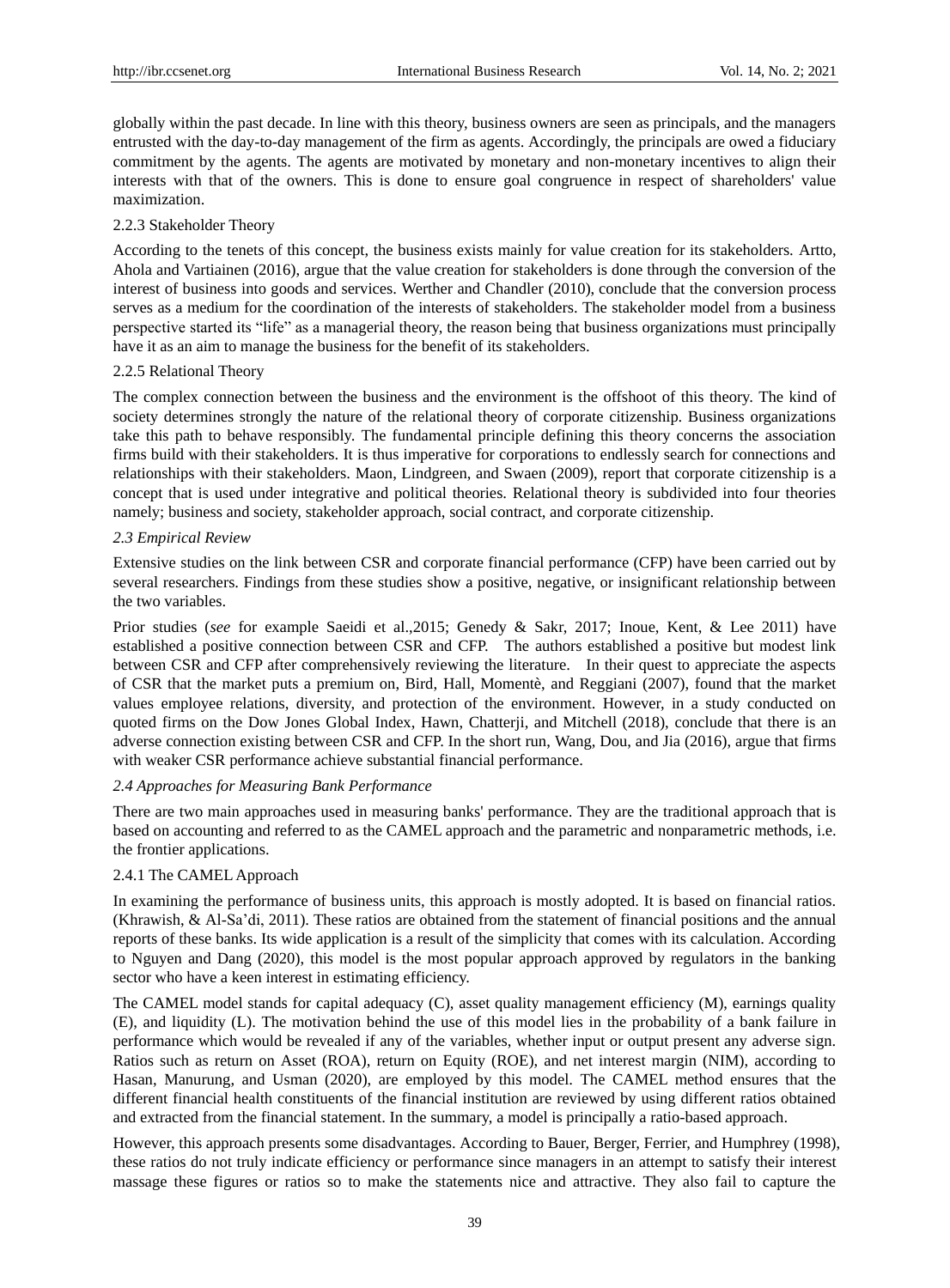cross-sectional differences in input and output mixes. This is because they don't take into consideration their prices. The inability of this method to control for input and output mix and other exogenous market forces has a significant adverse effect on performance. The exogenous factors have the propensity to constrain standard performance ratios by decreasing their proximity to a more perfect estimating which would account for true performance.

#### 2.4.2 Frontier Methods of Measuring Bank Performance

As a result of the various criticisms and shortfalls of the CAMEL approach to estimating performance, the frontier applications have been employed to determine efficiency. It can capture the deviations that occur in the performance estimate from that of the ideas "best practice firms" on the efficient frontier. It controls the effects which occur as a result of the existence of exogenous factors like the price in the local markets. It can estimate clearly how input and output prices affect bank performance.

According to Fethi and Pasiouras (2010), frontier applications present scores that can summarize bank efficiency in a single statistic. This will help to control the difference which occurs amongst businesses in a very complex multidimensional framework that is embedded in economic theory roots. In summary, the frontier application models present a more superior analysis to that of the accounting-based ratios. It is also a better estimate of a firm's efficiency, Silva, Tabak, Cajueiro, and Dias (2017).

The parametric also known as Stochastic Frontier Approach (SFA) and non-parametric also called Data Envelope Analysis (DEA) are the two main methods used in estimating bank efficiency. This study adopts the DEA approach in estimating the efficiency of RCBs in Ghana.

#### **3. Methodology**

#### *3.1 Data*

Secondary data was used in this study. All the data were gathered from the annual financial reports, sustainability reports, and reports on CSR from the websites of the selected RCBs in Ghana. 2012 – 2017 financial years, due to their availability were used for the study. This data covered six (6) years. In sum, a panel dataset of 120 observations which was well balanced was used. Macroeconomic factors data employed in this study were collected from the website of the Ghana Statistical Service (GSS, 2014).

#### *3.2 Data Envelope Analysis (DEA)*

With the DEA frontier approach, the performance of each bank is evaluated by economic (cost), technical or allocative efficiency based on the assumption that the banks can convert inputs into outputs. The DEA approach is suitable for assessing banks as it possesses the capability to turn out numerous outputs from multiple inputs. Every DMU is made up of numerous inputs and outputs, which when put together, produce an overall single measure of technical efficiency. DEA as a linear programming approach in assessing efficiency can mathematically be written as.

$$
\text{Max } h = \frac{\sum_{r} U_{r} Y_{rj o}}{\sum_{i} V_{i} X_{ij o}} \qquad \text{subject to}
$$
\n
$$
\frac{\sum_{r} U_{r} Y_{rj}}{\sum_{i} V_{i} X_{ij}} \le 1 \qquad j = 1 \dots n \text{ (for all } j)
$$

Where the assumption is that Ur and Vi are always equal to some small positive quantity of ε, this helps to prevent any input or output from been ignored in the measurement and estimation of the banks' efficiency and productivity.

From the above equation if h= 1 then the DMU will be considered to be efficient. In a situation where the  $h < 1$ , then the DMU will be deemed as not efficient.

#### *3.3 Model Specification*

#### 3.3.1 First Stage Analysis: Evaluation of Rural Bank Efficiency.

The efficiency of rural and community banks which were sampled was done by the application of the non-parametric DEA approach based on technical efficiency and productivity.

#### 3.3.1.1 Technical Efficiency

It is derived as a maximum of the ratio of the total sum of weighted outputs to the total sum of weighted inputs. The efficiency therefore equals.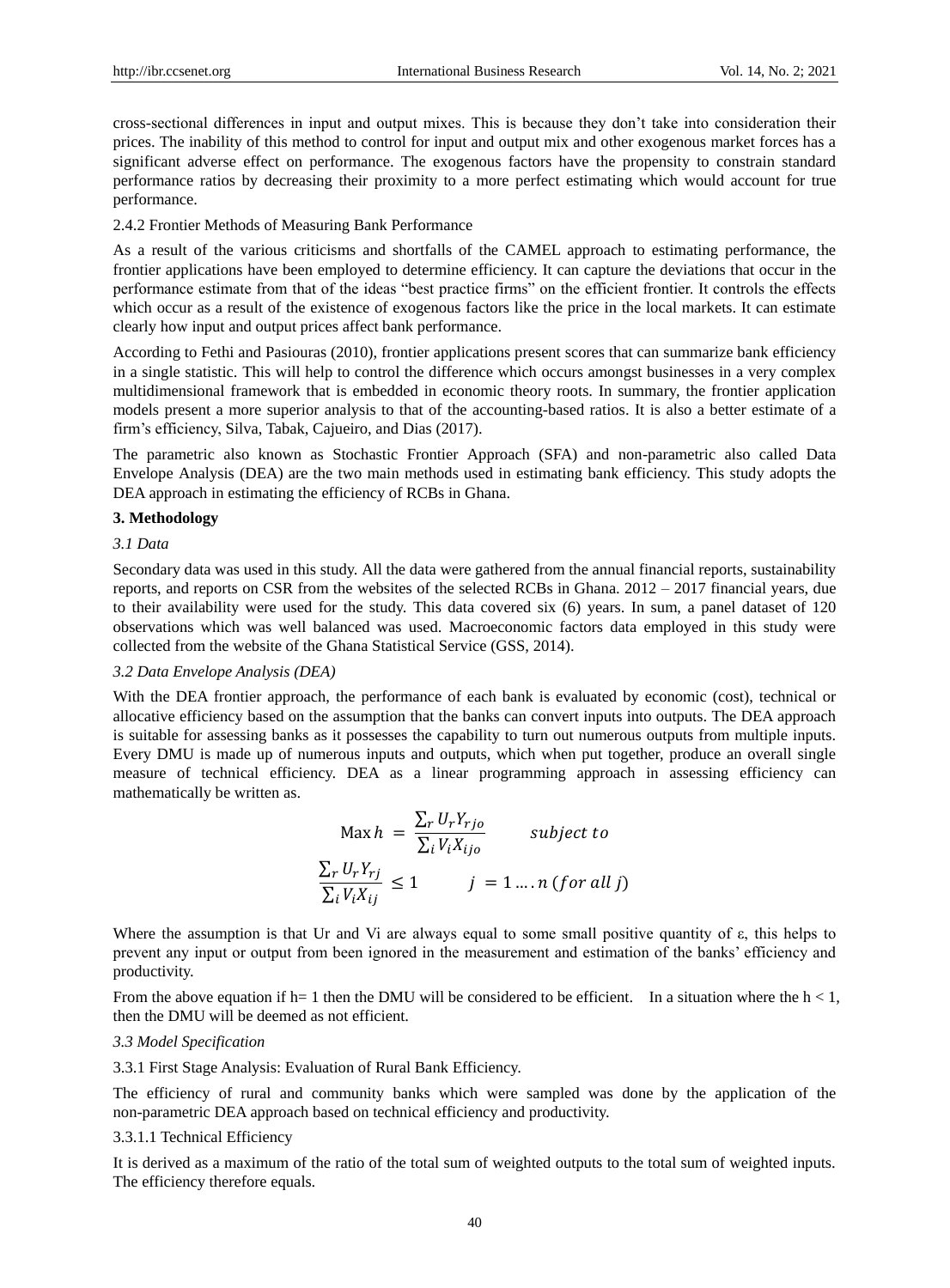$$
E = \frac{\text{Weighted sum of output}}{\text{weighted sum of inputs}}
$$

The weight for this ratio is derived through the limitation that related ratios for every decision-making unit should be equal to or less than one. This means a lot of inputs and outputs are lessened to a solitary "virtual" input and solitary virtual output unaccompanied by predesigned weights. In effect, the intuition is that the efficiency score is a function of the weight or the combination of inputs and outputs.

Assuming that there are *'t'* inputs and **"f"** outputs the relative technical efficiency score for a given DMU will be derived using a linear programming model as follows

$$
\max \Theta = \frac{\sum_{r=1}^{s} V_{ro}}{\sum_{i=1}^{m} V_{I} R_{io}}
$$
\n
$$
\frac{\sum_{r=1}^{s} V_{r} Y_{rj}}{\sum_{i=1}^{m} V_{I} X_{ij}} \leq 1:r
$$
\n
$$
J = 1, 2
$$
\n
$$
V_{i} \geq 0i; i = 1, 2, \dots \dots t
$$
\n
$$
U_{i} \geq 0i; i = 1, 2, \dots \dots s
$$

And  $X_{ij}$  = quantity of input I employed by DMU J

 $Y_{ri}$  = quantity of output churned out by the DMU J

 $V_i$  = weight of input i

 $Ur = weight of output r$ 

The Charles Cooper transformation (1962) presents the representative solution (V, U) for which

$$
\sum_{r=1}^m V_i X_{io} = 1
$$

This means that the denomination in the efficiency  $\theta$  shown in the above is set equal to one. This makes the transformed linear programing model for DMU to be written as

$$
Max \theta = \sum_{r=i}^{s} v_r y_{ro}
$$
  
s.t 
$$
\sum_{r=i}^{s} v_r y_{rj} - \sum_{r=i}^{m} X_{ij} \le 0 : j = 1, 2, n
$$
  
and 
$$
\sum_{r=i}^{m} V_i X_{i0} = 1
$$
  
where  $V_i \ge 0 : i = 1, 2, - - - - m$   
 $u_i \ge 0 : i = 1, 2, - - - - s$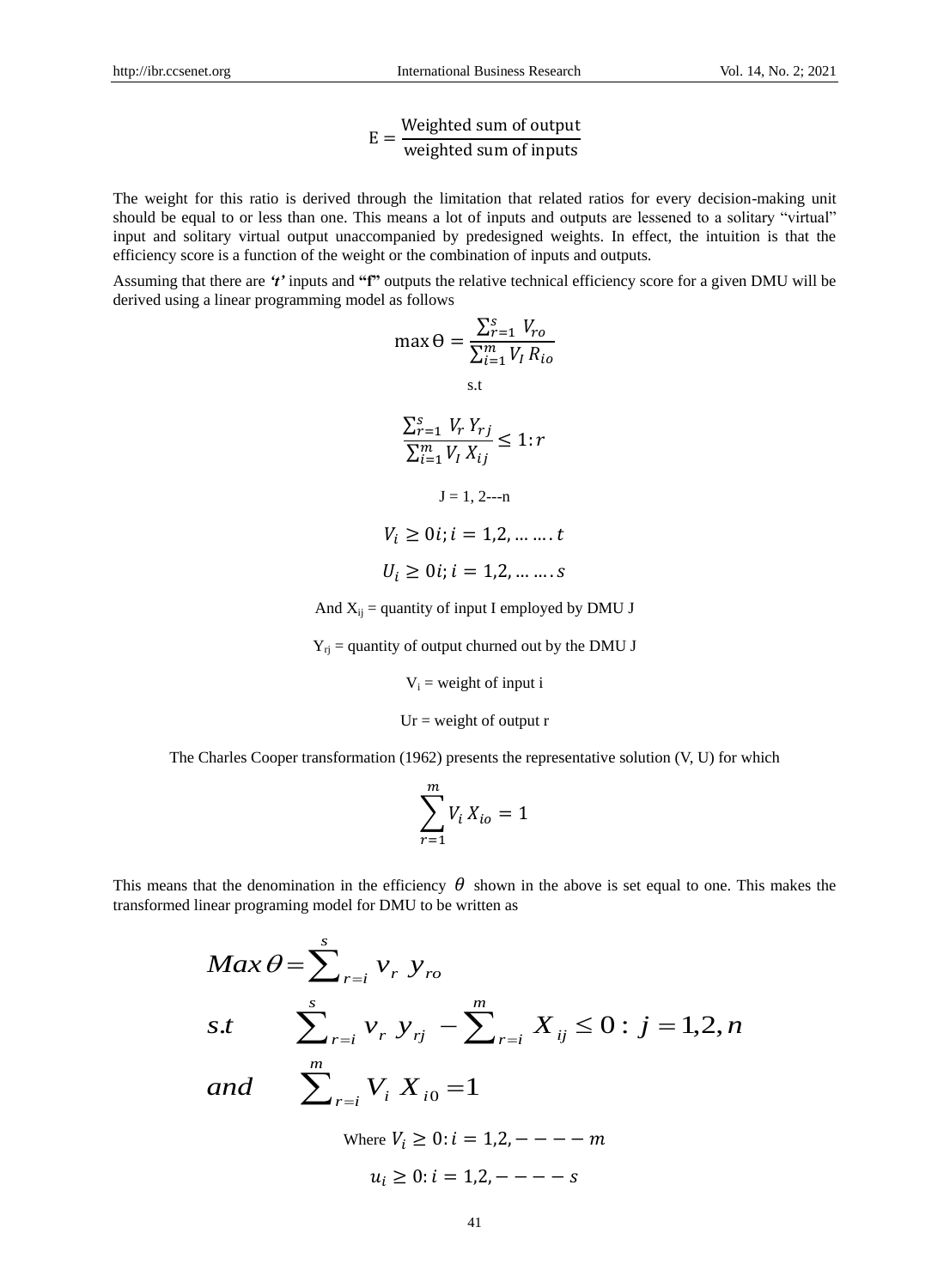The linear programming model shown above will be run *n* times to identify the relative efficiency score for all the DMUs. To maximize its efficiency, select input and output that best serves the purpose. In summary, a DMU is classified efficient when it has a score of 1.00 showing 100% efficiency. On the other hand, a score of less than 1.00 shows inefficiency relatively.

#### 3.3.3 Second Stage Modeling

3.3.3.1 Modeling the Relationship between Bank Performance and CSR

In the second stage, we examine the effects of CSR investment on bank performance using the IV-GMM regression

$$
y_{it} = \alpha + \delta y_{it-1} + \beta X_{it} + \delta G_t + u_i + \varepsilon_{it}
$$

Where  $y_{it}$  denotes bank performance including technical efficiency and productivity.  $X_{it}$  represents the vector of CSR investment (including community development, health, education, etc.). Whiles  $G_t$  represents the set of macroeconomic variables.  $\alpha$ ,  $\beta$  and  $\delta$  show the parameters to be estimated. The subscripts *i* and *t* represent the cross-sectional and time dimension of the panel sample respectively.  $\varepsilon_{it}$  also shows white noise and  $u_i$  is the unobserved heterogeneity across the banks.

#### *3.4 Variable Selection*

The balanced panel data of 15 RCBs were used for this study. A six (6) year sample period thus from 2012 to 2017 was used. This gave 120 observations. Both bank-specific data and macro-economic variables were used for the research. To make a justified comparison with other previous research the variables were obtained from published financial statements which are highly used in published studies. It should however be noticed that the sample chosen for this research included only RCBs in the Ashanti region of Ghana.

The lists of variables used are illustrated in Tables 3.4.1 and 3.4.2 below.

| <b>Variable</b>                 | <b>Indicators</b>               | <b>Measurement</b>                               | <b>Expected Sign</b>        |
|---------------------------------|---------------------------------|--------------------------------------------------|-----------------------------|
| <b>Dependent Variable</b>       |                                 |                                                  |                             |
| Rural<br>Bank<br>Performance    | Technical<br>Efficiency<br>(TE) | Estimated<br><b>DEA-VRS</b><br>using<br>approach | $+$ (the higher the better) |
|                                 |                                 |                                                  |                             |
|                                 | Productivity                    | <b>DEA-VRS</b><br>Estimated<br>using<br>approach | $+$ (the higher the better) |
| Independent<br><b>Variables</b> |                                 |                                                  |                             |
|                                 | Social<br>Corporate             | Investment on CSR                                | $+/-$                       |
| <b>Bank Specific Factors</b>    | Responsibility (CSR)            |                                                  |                             |
|                                 | Non-Performing<br>Loans         | Ratio of Non-performing loans to                 | $+/-$                       |
|                                 | Ratio (NPLR)                    | total loans                                      |                             |
|                                 | Age of Bank                     | Age of Bank                                      | $+/-$                       |
|                                 | Firm Size                       | Log of Total assets                              | The bigger the better       |
|                                 | Investment to total assets      | Ratio of the investment to total                 | The bigger the better       |
|                                 | $(\text{Inv } TA)$              | asset                                            |                             |
| Macroeconomic                   | Gross Domestic Product          | Gross domestic product measured                  | $^{+}$                      |
| Variables                       | (GDP)                           | at constant price                                |                             |
|                                 | Inflation (Infl)                | Annual inflation rate                            | ٠                           |
|                                 | Interest rate                   |                                                  |                             |

Table 3.4.1. Variables and Measurements for the Second Stage Modelling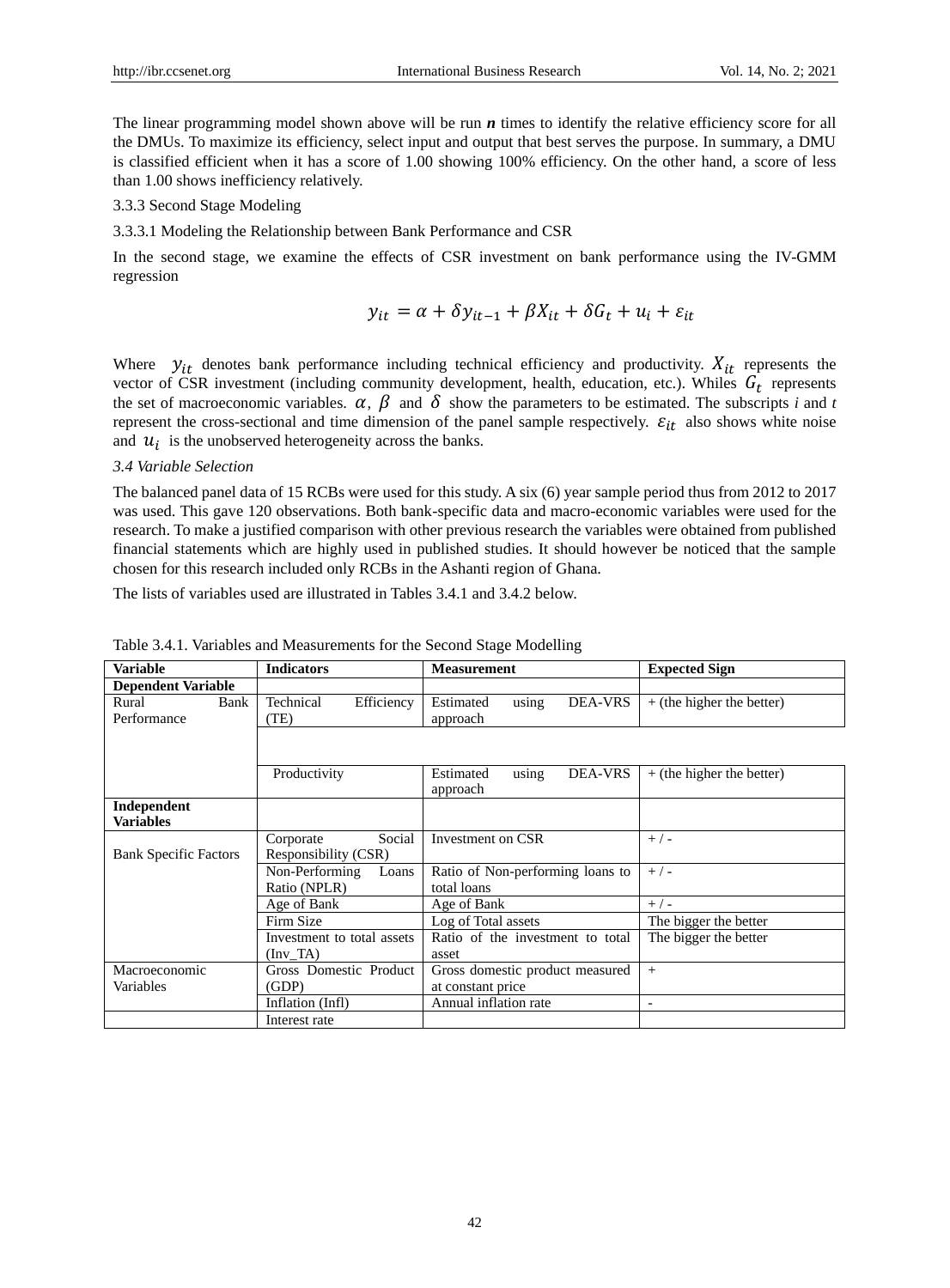| <b>Variable</b>          | <b>Measurement</b>                              |
|--------------------------|-------------------------------------------------|
| <b>Output Variables</b>  |                                                 |
| Total loans              | Total loans and advances in GHC                 |
| <b>Customers Deposit</b> | Total deposits made by customers in Ghana Cedis |
| Investments              | Total investments made by the banks             |
| <b>Input Variables</b>   |                                                 |
| Salary of Staff          | Total Staff Income in Ghana Cedis               |
| Assets                   | Total assets held by banks                      |
| Interest Expense         | Net interest earnings                           |

# Table 3.4.2. Variables Used in the Estimation and Measurements of Efficiency

# **4. Results and Discussion**

*4.1 First Stage Analysis*

4.1.1 Measurement and Benchmarking of Rural Bank Efficiency based on the DEA Approach

| <b>DMU</b>     | 2012  | 2013         | 2014         | 2015         | 2016  | 2017  | Mean         | Rank             |
|----------------|-------|--------------|--------------|--------------|-------|-------|--------------|------------------|
| $\perp$        | 0.891 | 0.824        | 0.927        | 1            |       |       | 0.940        | 11th             |
| 2              | 0.817 | 0.874        | $\mathbf{1}$ | 1            | 0.944 |       | 0.939        | 12th             |
| 3              | 0.901 | 0.964        | 0.876        | 0.978        | 1     | 1     | 0.953        | 9th              |
| 4              |       |              | 0.876        | 1            |       | 0.985 | 0.977        | 7th              |
| $\overline{5}$ |       | $\mathbf{1}$ | $\mathbf{1}$ | $\mathbf{1}$ |       |       | 1            | 1st              |
| 6              |       |              | 0.958        | 0.953        |       |       | 0.985        | 6th              |
| $\overline{7}$ | 1     | $\mathbf{1}$ | $\mathbf{1}$ | $\mathbf{1}$ | 1     |       | $\mathbf{1}$ | 1st              |
| 8              | 1     | 0.955        | 0.645        | 0.782        | 0.749 | 0.821 | 0.825        | 14th             |
| 9              | 0.751 | 0.721        |              | 0.85         | 0.923 | 0.909 | 0.859        | 13 <sup>th</sup> |
| 10             | 1     | 0.994        | 0.883        | 0.855        | 0.918 |       | 0.941        | 10th             |
| 11             | 0.788 | 0.758        | 0.73         | 0.834        | 0.853 | 0.955 | 0.819        | 15th             |
| 12             | 1     | 1            | $\mathbf{1}$ | $\mathbf{1}$ | 1     |       | 1            | 1st              |
| 13             |       |              |              | 0.946        |       |       | 0.991        | 5th              |
| 14             | 1     | 1            | $\mathbf{1}$ | $\mathbf{1}$ |       |       |              | 1st              |
| 15             |       |              |              | 0.883        |       | 0.961 | 0.974        | 8th              |
| Mean           | 0.943 | 0.939        | 0.926        | 0.939        | 0.959 | 0.975 | 0.947        |                  |

Table 4.1. Technical efficiency – variable returns to scale

The first stage of the study presented the DEA efficiency frontier which calculated the technical efficiency for each chosen rural bank for the period under study.

Table 4.1 presents the results of the DEA efficiency scores. The results show that the overall average technical efficiency score is 94.7%. The implication is that the sampled rural banks have a 5.3% level of inefficiency in input usage. They can therefore obtain input savings of 5.3%. DMUs with an efficiency score of 1 are described as technically efficient. The annual technical efficiency scores showed that generally some of the selected rural banks are performing better in technical efficiency more than others as in the case of DMU 5, 7, 12, and 14. The DMUs with an efficiency score less than 1 are technically inefficient as in the case of 1, 2, 3 4, 6, 8, 9, 10, 11, 13, and 15. The most inefficient banks are 8, 9, and 11: require input savings of 17.5%, 14.1%, and 18.1% respectively. The least inefficient banks are 4, 15, and 13: requiring input savings of 2.3%, 2.6%, and 0.9% respectively. DMUs 1 and 2 can obtain input savings of 6%. and 6.1% respectively. In summary, technically inefficient DMUs need input savings according to their level of inefficiency in input usage.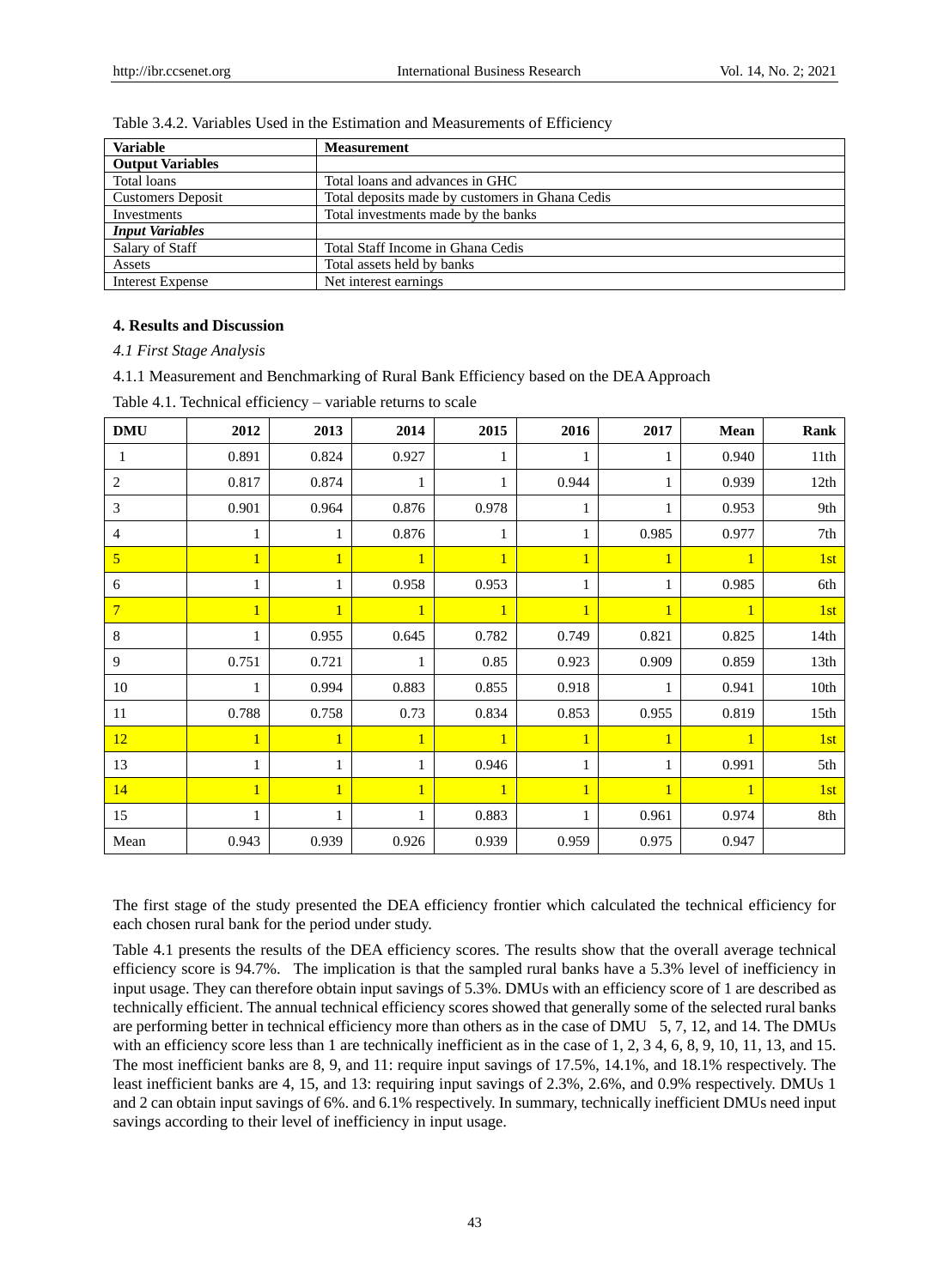#### 4.1.2 Analysis of Productivity of Selected Rural Banks

The productivity results of DEA for the sampled RCBs are shown and discussed in this section. A summary of the annual performance is also presented to portray the trend over the study period. Table 4.2 shows the summarized form of the estimates of productivity changes as well as the components for each bank in the study period.

|                   | effch | techch | pech  | sech  | Tfpch |
|-------------------|-------|--------|-------|-------|-------|
| 2012/2013         | 1.018 | 0.912  | 0.995 | 1.023 | 0.929 |
| 2013/2014         | 0.984 | 0.992  | 0.984 |       | 0.976 |
| 2014/2015         | 0.999 | 1.115  | 1.018 | 0.981 | 1.113 |
| 2015/2016         | 1.041 | 0.887  | 1.022 | 1.018 | 0.922 |
| 2016/2017         | 1.022 | 0.922  | 1.019 | 1.003 | 0.942 |
| Grand (2012-2017) | 1.013 | 0.962  | 1.007 | 1.005 | 0.974 |

Table 4.2. Malmquist Index Summary of Annual Means

The above table shows the determinants of productivity. These are efficiency change (effch), technical change (techch), pure efficiency change (pech), scale efficiency change(sech) and total factor of productivity change (tfpch)



Figure 4.1. Annual means of productivity components

Primarily, out of the 15 banks sampled, only five (5) were seen to show technological improvement. These are banks 2, 3, 4, 5, and 12. These banks had scores greater than 1. The remaining 10 exhibited technological regress as shown in their scores. They had scored less than 1. Again eight (8) of the selected banks representing 53.3% understudy suffered productivity decline ranging from -0.21% to -0.26%. This reduction in productivity was a result of technological regress. It can also be seen that productivity grew from 0.14% to 0.4%. The observations in scale efficiency also showed that six (6) out of the sampled banks were scaling inefficient. This was manifested in their low productivity levels. The main source of productivity decline was pivoted on technological inefficiency and technological regress. Only a few of the banks exhibited both scale and technological efficiency. Bank 3 had the highest improvement in terms of productivity representing a growth rate of 0.12%. Bank 14 had the highest productivity decline of -0.26%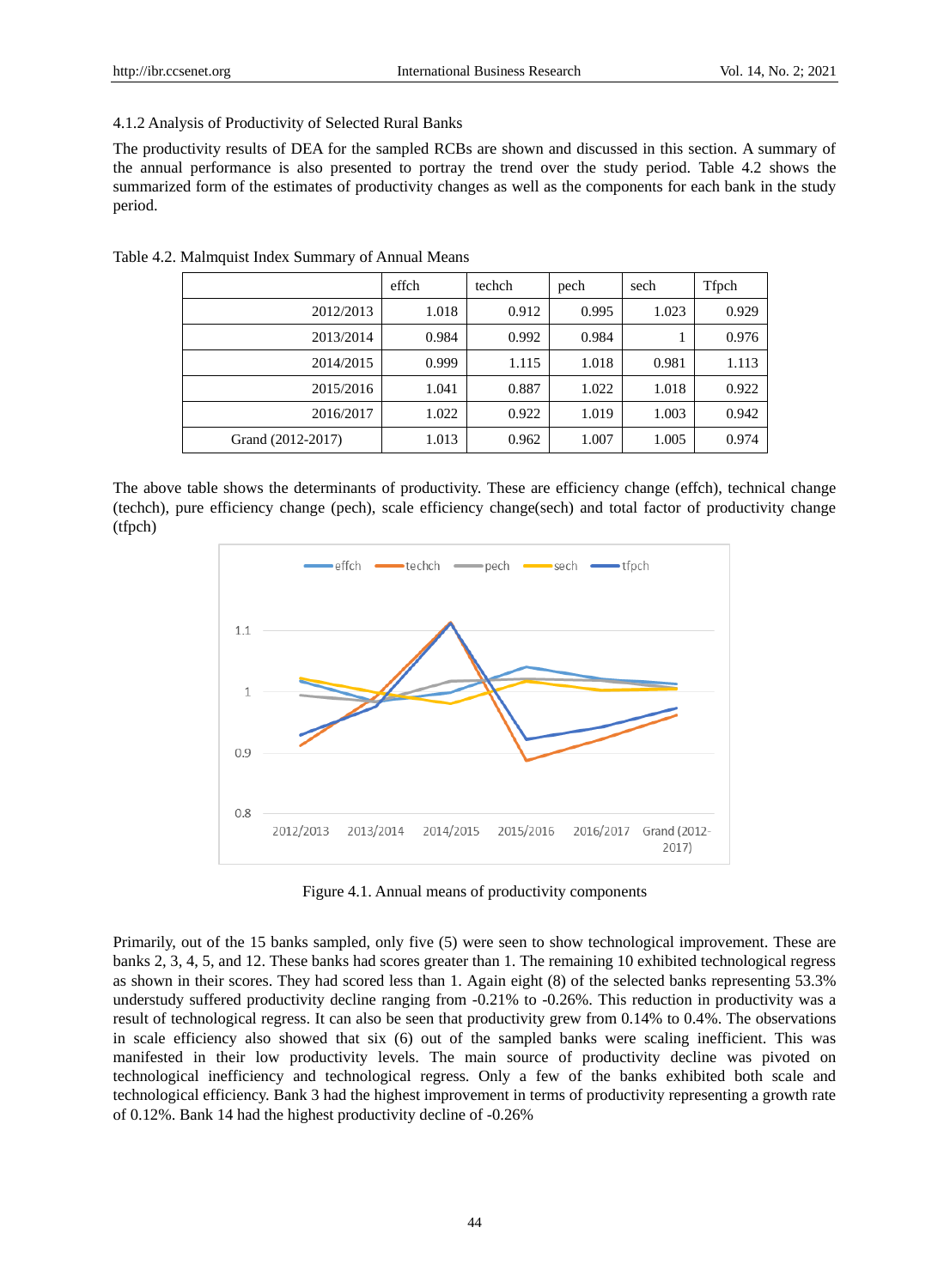

Figure 4.2. Overall summary of firm means of productivity estimates

|  | Table 4.3. Frequency Distribution of TFP, TECH, EFFCH, PECH and SECH |
|--|----------------------------------------------------------------------|
|--|----------------------------------------------------------------------|

| <b>EFFCH</b> | Frea. | $\frac{6}{9}$ | <b>TECH</b>  | Frea. | $\frac{6}{9}$ | <b>TFP</b>   | Frea. | $\frac{6}{9}$ | <b>PECH</b>  | Freq. | $\frac{0}{0}$ |
|--------------|-------|---------------|--------------|-------|---------------|--------------|-------|---------------|--------------|-------|---------------|
|              | O     | 40            |              | 10    | 66.67         |              | Ō     | 53.3          |              | ◡     | 20            |
|              | -     | 20            | ΞI           |       |               |              |       |               | $=$          | −     | 46.67         |
|              | O     | 60            |              |       | 33.33         |              |       | 46.67         | $>$ ]        |       | 33.33         |
| <b>Total</b> | 15    | 100           | <b>Total</b> | 13    | 100           | <b>Total</b> | 15    | 100           | <b>Total</b> | 15    | 100           |

# 4.1.3 DEA Total Factor Productivity Changes (TFP) Summary of Annual Means

#### 4.1.3.1 Total Factor Productivity Changes

This section of the study provides the outcomes for the total factor productivity changes (TFP), that is equivalent to the product of EFFCH (Efficiency change) and TECH (technical change). Observation from the table portrays that TFP was on the decline mostly in the years of 2012-2013, 2013-2014, 2015-2016, and 2016-2017. This shows that productivity is on the decline in between these years. TFP however improved between the years of 2014-2015. This means that in between these periods, there was an improvement in technological and efficiency changes. The overall TFP experienced a deterioration of -0.78%. The deterioration in TFP is however not a surprise owing to the presence of technical regress. Attributable to this discovery is a result of the seasonal changes in the banking industry in Ghana. Fundamental to this issue is that banks operating technology is season-specific.

#### 4.1.3.2 Overall Change of TFP for the Study Period

The additional analysis presents the overall change of TFP for the study period. This helps to make a better comparison of the endpoint's years from the first period which is 2012-2013. As presented in the appendix, the results augment the initial observation that productivity declined during the period. In cumulative terms, there was a -14.4% reduction in TFP during the study period for the sampled RCBs. The rural banks employed 11.8% % more inputs in 2016-2017 relative to 2012-2013. In cumulative terms, technological change showed a regress of -8.8% between 2012-2013. The accumulative trends for technological change show a regress (inward shift of the frontier) of -9.6% between 2013 and 2014. The cumulative technical efficiency, on the other hand, depicts progress (efficiency catch-up) of 0.2%. Impliedly, this principle depicts that whereas relatively less technically-efficient RCBs did catch-up with more technically-efficient ones in some years; they were still uneconomical using relatively more inputs in production. They were thus, unable to provide the same level of efficient services.

#### *4.5 Second Stage Analysis*

#### 4.5.1 Modeling the Relationship between Bank Performance and CSR

In the second stage, we examine the effects of CSR investment on bank performance using the IV-GMM regression. The study critically examines the impact of CSR expenditure on rural bank performance over the sample period. The study explored the specific CSR components as well as other financial and non-financial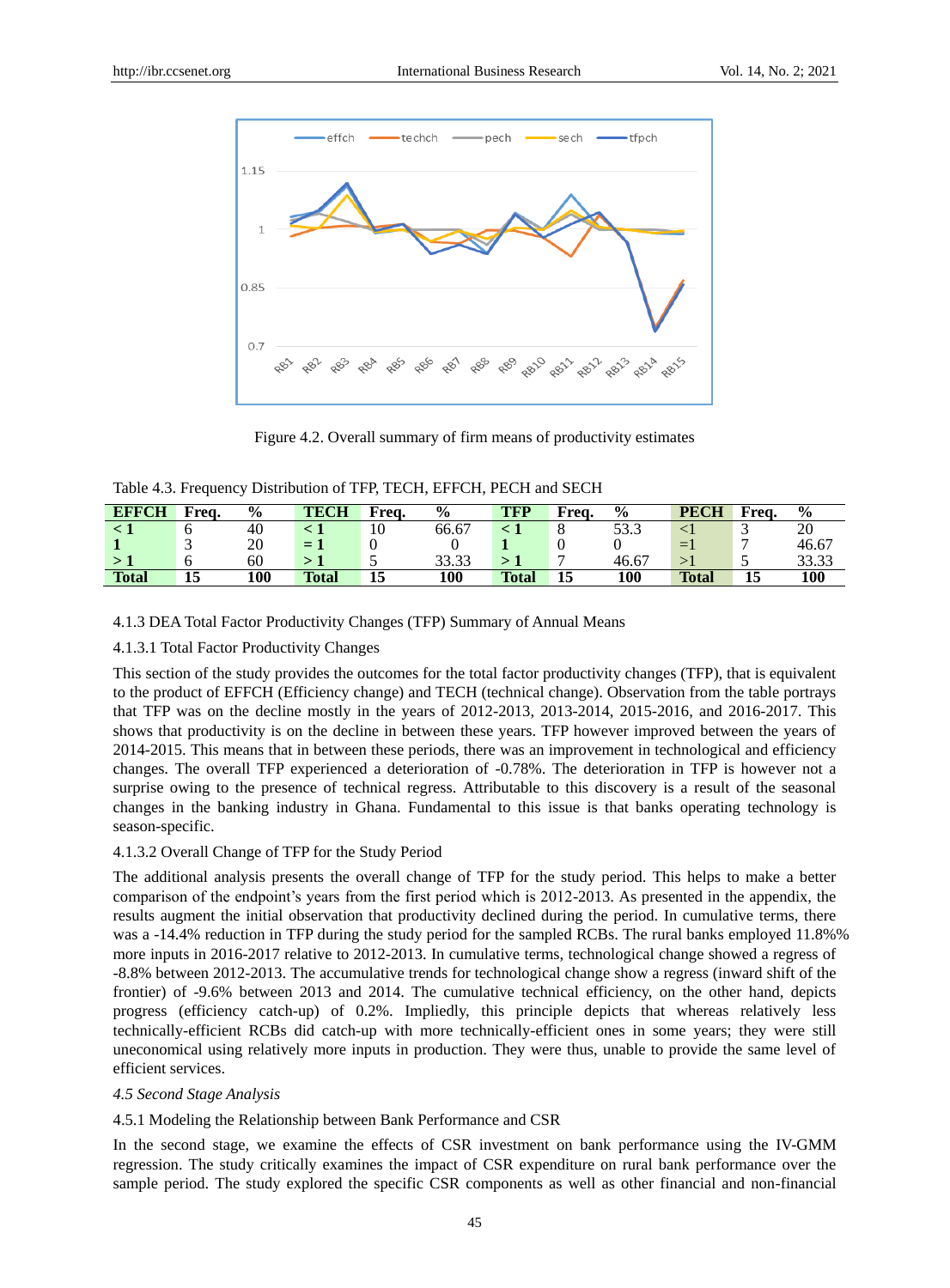variables. Macro-economic factors were also employed to determine bank performance. The two-step GMM estimator approach is used to do the estimations. The outcomes of the estimations are presented in Tables 4.5 and 4.6. The study examines the impact of CSR expenditure on technical efficiency and productivity.

The first estimation is made up of two models that are interconnected. Model 1 focuses on the overall CSR investment. The estimation of model 1 is not only to explore the total CSR expenditure effects on technical efficiency but to also make a comparison of the current study to extant studies that have been mainly based on Technical efficiency.

Model two captures the various components of CSR investment and how they affect technical efficiency. This shows that the values were added hierarchically. This will help to track any problems concerning collinearity as they have the propensity of affecting the signs of the parameters which will consequently churn out inconsistent results. To solve the problem of any potential biases, the standard errors of the models were rectified using the Windmeijer (2005) finite sample correction. The instrument's validity in the system was checked using Sargan tests.

Table 4.5. Technical Efficiency: Dependent Variable

| <b>Technical Efficiency: Dependent Variable</b> |                  |                   |  |  |  |
|-------------------------------------------------|------------------|-------------------|--|--|--|
| Variables                                       | <b>MODEL 1</b>   | <b>MODEL 2</b>    |  |  |  |
| LnCSR                                           | $.092(.042)$ *** |                   |  |  |  |
| Lneducation                                     |                  | $-.037(.186)*$    |  |  |  |
| Lncomdev                                        |                  | $-.289(.157)*$    |  |  |  |
| Lnhealth                                        |                  | $-.292(.077)$ *** |  |  |  |
| Lnother                                         |                  | .081(.083)        |  |  |  |
| Lndcp                                           | $-.008(.0181)$   | $-.105(.320)$     |  |  |  |
| Lnage                                           | $-.147(.066)$ ** | $-.056(.103)$     |  |  |  |
| <b>Npl</b>                                      | $-.104(.042)$ ** | $-.369(.533)$     |  |  |  |
| Lnroa                                           | $-.008(.0181)$   | .135(.445)        |  |  |  |
| Liability                                       | $-.147(.066)$ ** | $-.369(.533)$     |  |  |  |
| Department                                      | $-.008(.0181)$   | .135(.445)        |  |  |  |
| Duality                                         | $-.147(.066)$ ** | .064(.168)        |  |  |  |
| <b>Size</b>                                     | $-.104(.042)$ ** | 3.941 (3.520)     |  |  |  |
| Females                                         | $-.008(.0181)$   | $-.369(.533)$     |  |  |  |
| Constant                                        | $-.147(.066)$ ** | .135(.445)        |  |  |  |
| <b>Diagnostic Test</b>                          |                  |                   |  |  |  |
| Chi-Square Value                                | 36.53            | 36.53             |  |  |  |
| Prob>Wald Chi <sup>2</sup>                      | 0.0000           | 0.000             |  |  |  |
| Nos. Observations                               | 120              | 120               |  |  |  |

\*,\*\*,\*\*\* denotes coefficients significant at 10%, 5% and 1%

#### 4.5.1.1 Bank Specific Factors and Technical Efficiency

Model 1 focuses on the bank-specific factors. It showed that overall CSR investment affects performance. Corporate Social Responsibility is the bedrock on which community commitment to an organization hinge (Lorizio & Gurrieri (2019). It gives corporate organizations a competitive advantage in the market. This means that banks that perform CSR activities have a strong customer base and so they can generate a lot of returns on their investment leading to an improvement in Technical Efficiency (Xie, Nozawa, Yagi, Fujii, & Managi (2019). These findings support Saeidi et al. (2015) in their research on the impact of corporate social responsibility on firm performance. The results also show that other bank-specific factors like the age of the bank, non-performing loans, and growth in liabilities had a detrimental effect on technical efficiency (Waqas, Fatima, Khan, & Arif ,2017). This also confirms the learning curve hypothesis which posits that as bank gains experience over time, they can reduce waste as it learns lessons from past experiences, best practices in the industry to make informed decisions in the future. This helps to reduce risks and losses (Musaji et al., 2019).

# 4.5.1.2 Bank Liabilities and Technical Efficiency

It can also be seen that growth in liabilities has a statistically negative effect on technical efficiency. Growth in liabilities means that banks are earning less on assets. They take more deposits without using the funds to raise loans which will help them to increase their net interest income (Tesfai, 2015). Non-performing loans also harmed technical efficiency. A non-performing loan is a parameter for measuring credit quality. High NPLs means most of the banks are developing hardcore on their loan accounts (Ghosh, 2015). This therefore means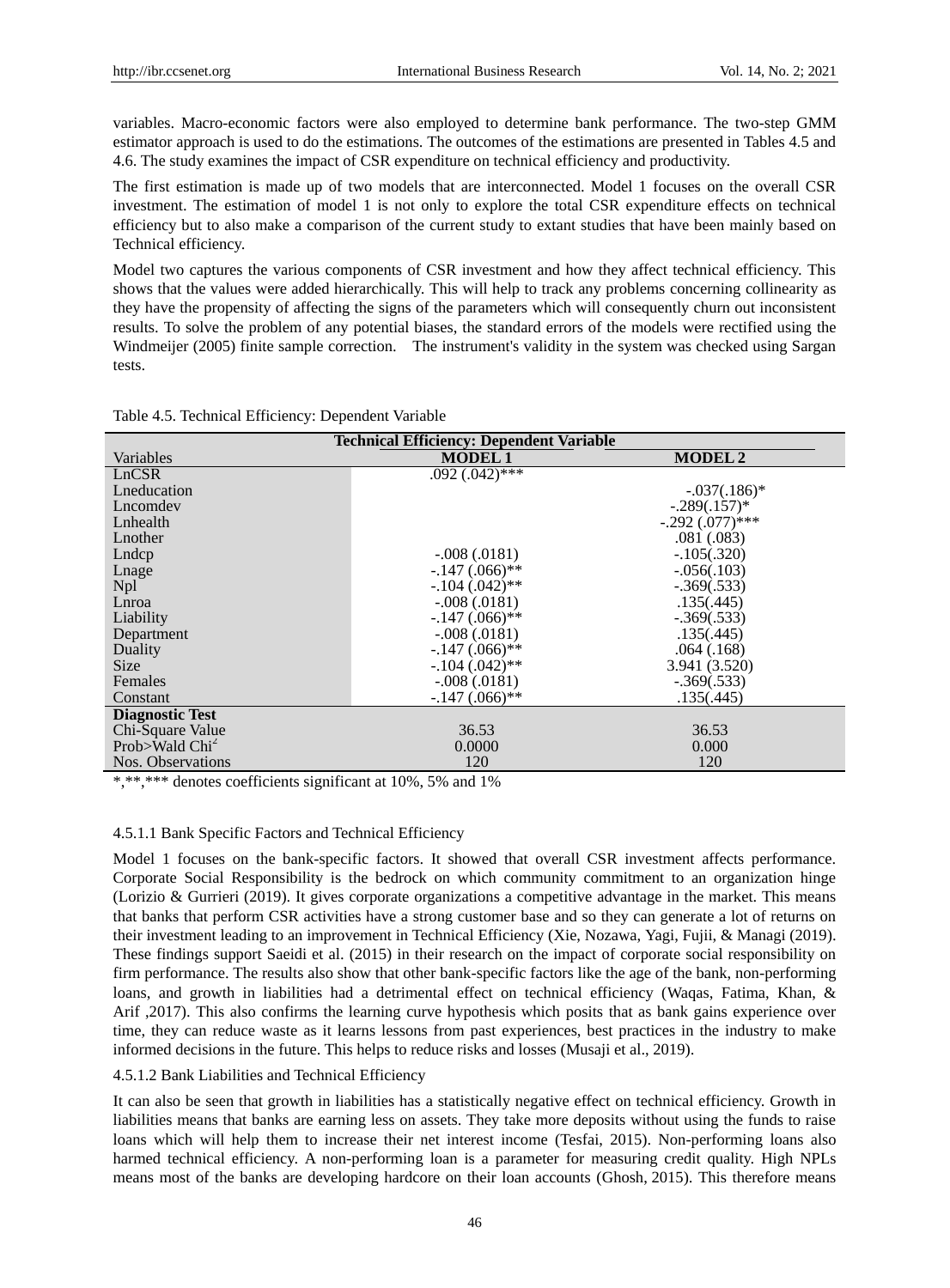these banks have loan accounts which are static and not diminishing in the outstanding balance as a result of the non-payment of interest and principal. These findings collaborate with Tesfai 2015, who found a negative relationship between non-performing loans and performance.

# 4.5.1.3 Duality and Technical Efficiency

Duality was also statistically related to technical efficiency. Most of the Board members of these RCBs were found to be the managing directors of the banks. This made it difficult for them to separate ownership from Management. In effect they were not able to work efficiently through proper supervision and monitoring of banks' liabilities and their conversions into loans or assets. The size of the bank also had a negative relationship with Technical efficiency. This could be a result of poor monitoring and work specialization. Most of the workers were assigned to so many tasks hence they could not get use to one particular type of task to enhance specialization. This reduces overall performance. This supports the findings of Tower and Alkadry (2008), and (Waqas et al (2017).

# 4.5.1.4 Components of CSR and Technical Efficiency

In Model 2, It can be seen that Investment in Education and community development had a negative relationship with technical efficiency. However, the impact was statistically not significant. This means that an increase in education and community development investments do not result in a reduction of technical efficiency. However, expenditure on health had a strong negative and statistically significant effect on technical efficiency.

| <b>Bank Productivity Indices: Dependent Variable</b> |                      |                       |                         |  |  |  |
|------------------------------------------------------|----------------------|-----------------------|-------------------------|--|--|--|
| Variables                                            | <b>MODEL1</b>        | <b>MODEL 2</b>        | <b>MODEL3</b>           |  |  |  |
| Lneducation                                          | $-0.0484(0.153)*$    | $-0.14171(0.156)$ *   | $-0.1637(0.174)$ *      |  |  |  |
| Lncomdev                                             | $-0.1228(0.091)$ **  | $0.002877(0.093)$ **  | $0.011235(0.104)$ *     |  |  |  |
| Lnhealth                                             | $0.333705(0.157)$ *  | $0.185414(0.159)$ *   | $0.205496(0.178)$ *     |  |  |  |
| Lnother                                              | $0.039647(0.085)$ ** | $0.060423(0.086)$ **  | $0.077862(0.097)$ **    |  |  |  |
| Lndcp                                                | $0.828081(1.054)$ *  | $2.15821(1.068)$ *    | $1.725251(1.197)$ *     |  |  |  |
| Lnage                                                | $18.98316(8.629)$ *  | $26.39514(8.740)$ *   | $24.54861(9.788)$ *     |  |  |  |
| N <sub>pl</sub>                                      | $-2.80991(1.352)$ *  | $-4.07505(1.369)$ *   | $-3.70605(1.533)*$      |  |  |  |
| Lnroa                                                | $0.331699(0.239)$ *  | $0.408674(0.242)$ *   | $0.448688(0.271)*$      |  |  |  |
| Liability                                            | $-0.59651(0.389)$ *  | $-0.94579(0.394)$ *   | $-0.88793(0.441)$ *     |  |  |  |
| Department                                           | $0.062013(0.107)$ *  | $0.066258(0.108)$ *   | $0.038073(0.121)$ *     |  |  |  |
| Duality                                              | $-0.11837(0.129)$ *  | $-0.16224(0.130)$ *   | $-0.18714(0.145)$ *     |  |  |  |
| <b>Size</b>                                          | $-0.01651(0.047)$    | $-0.02396(0.048)$ *** | $-3.33E - 02(0.054)$ ** |  |  |  |
|                                                      | ***                  |                       |                         |  |  |  |
| <b>Females</b>                                       | $-0.08529(0.085)$ ** | $-0.08171(0.087)$ **  | $-8.54E-02(0.097)$ ***  |  |  |  |
| Constant                                             | $-22.1827(9.545)$ *  | $-28.2819(9.660)$ *   | $-26.2575(10.815)$ *    |  |  |  |
| <b>Diagnostic Test</b>                               |                      |                       |                         |  |  |  |
| Chi-Square                                           | 0.6629               | 0.7926                | 0.9995                  |  |  |  |
| Prob>Wald $Chi2$                                     | 0.0000               | 0.000                 | 0.000                   |  |  |  |
| Nos. Observations                                    | 64                   | 64                    | 64                      |  |  |  |
|                                                      |                      |                       |                         |  |  |  |

|  |  | Table 4.6. Bank Productivity Indices: Dependent Variable |  |  |  |
|--|--|----------------------------------------------------------|--|--|--|
|--|--|----------------------------------------------------------|--|--|--|

\*, \*\*, \*\*\* denotes coefficients significant at 10%, 5% and 1%

The second stage of analysis is the estimation of the determinants of bank productivity which are Technical change, Technological Change, and Total factor productivity.

# 4.6.1 Technical Change and CSR Variables

In model 1, Technical change is regressed against the CSR variables which are community development, Health, Education, and miscellaneous activities. The purpose is to determine the extent to which these variables affect bank productivity.

# 4.6.1.1 Technical Change and Education

From the results, it can be seen that education has a negative but statistically insignificant effect on technical change. This implies that an increase in expenditure on education does not statistically affect the Technical change. This could be that expenditure in education is so important to community folks such that they build a strong bond and loyalty with the bank. This might have increased the customer base of the banks leading to larger deposits which creates large assets for the bank. This however rejects the findings of (Lorizio & Gurrieri, 2019) who revealed that CSR expenditure significantly affects bank productivity as a result of the reduction in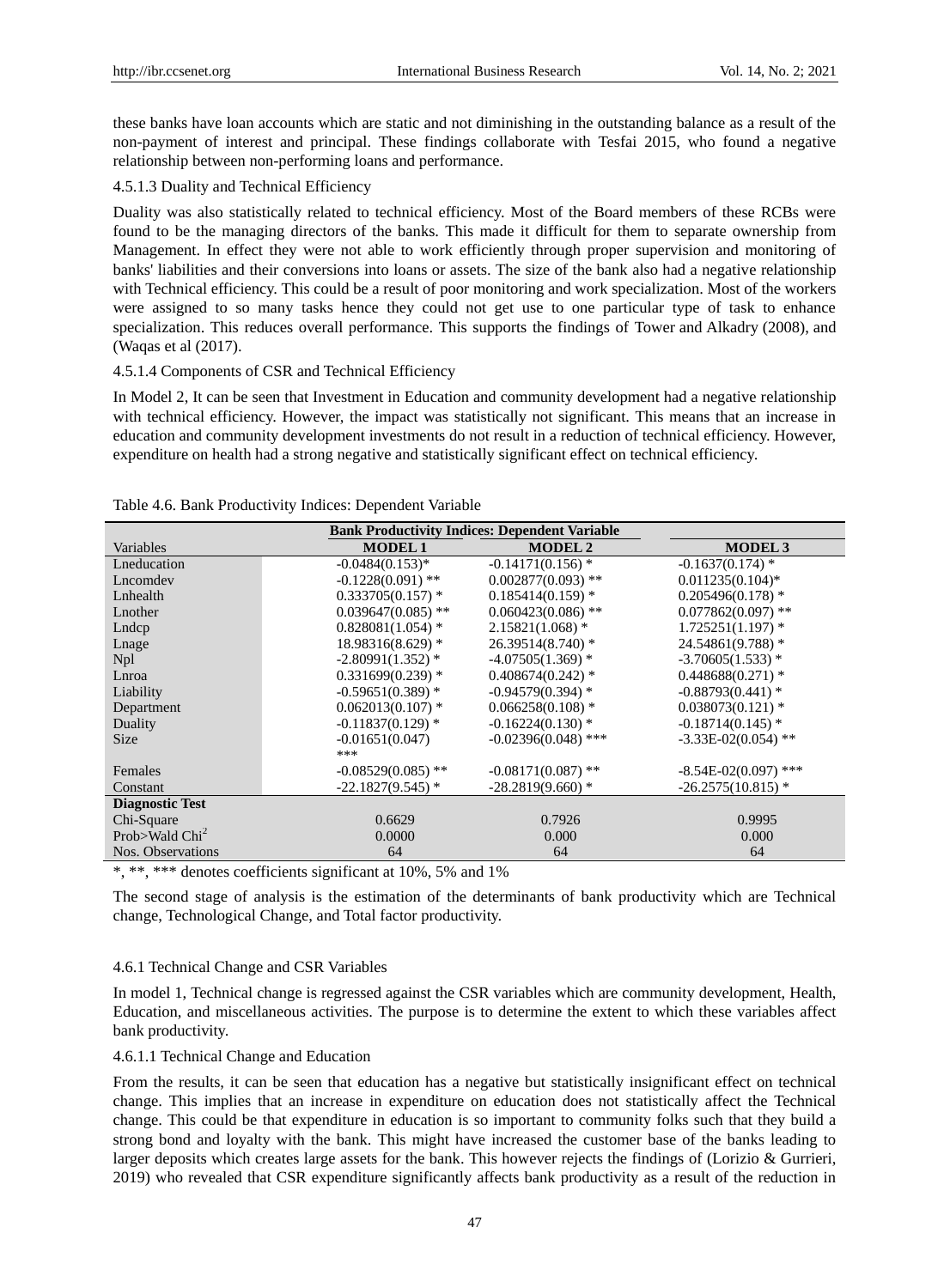shareholder value.

# 4.6.1.2 Technical Change and Community Development

It is however interesting to note that expenditure on community development had a slightly statistically significant but inverse relationship with bank technical efficiency change. This implies that community development may not affect the rural community members directly. Rural community development is perceived to be a public good and therefore it does not create a strong commitment and loyalty with bank customers. Another observation is that investments in community developmental activities are normally in fixed assets which generally may not increase shareholder value. These findings support the work of Uwalomwa and Egbide (2012) who found a statistically significant negative relationship between CSR expenditure and bank productivity.

# 4.6.1.3 Technical Change and Health

Other findings reveal that investment in health activities had a positive and significant relationship with bank productivity. These health activities are essentially blood screening, the building of hospitals, and payment of hospital charges. These are seen as a very vital project which creates strong customer relations with depositors. This helps to increase the customer base thereby generating higher deposits which invariably creates an asset for the banks through loans. This supports the work of Maqbool and Zameer (2018), who revealed that CSR expenditure helps to create a competitive advantage for banks who involve themselves in CSR activities.

# 4.6.2 Technological Progress and CSR Variables

Model 2 is the estimation of CSR investment on the technological progress of the banks. Technological progress is one of the indices which measure bank productivity. It is the development, achievement in the overall process of invention, innovation as well as diffusion of technology or processes.

# 4.6.2.1 Technological Progress and Community Development

The results show that investments in Community development and other miscellaneous activities have a positive and somewhat significant relationship with technological change. Thus, an increase in these expenditures will lead to an increase in bank technological change.

# 4.6.2.2 Technological progress and education

It is also interesting to note that expenditure on education is negatively related to technological change. An increase in expenditure on education leads to a decrease in technological change. However, the p-value of 15.6% suggests that the effect is not very significant. This proves that expenditure on education may be so high but banks are compensated by an increase in customer loyalty. This will help the bank to raise enough funds to invest in technology.

# 4.6.2.3 Technological Progress and Health

Investment in health activities had a positive and significant relationship with bank productivity. These health activities are essentially blood screening, the building of hospitals, and payment of hospital charges. These are seen as a very vital project which creates strong customer relations with depositors. This helps to increase the customer base thereby generating higher deposits which invariably creates an asset for the banks through loans. This supports the work of Maqbool and Zameer (2018), who revealed that CSR expenditure helps to create a competitive advantage for banks who involve themselves in CSR activities

# 4.6.2 Total Factor Productivity (TFP) and CSR variables

Model 3 estimates the effect of CSR investment in Total Factor Productivity (TFP). It can be seen that investments in community development and health have a positive and significant effect on TFP. This is essential because customer's deposits are liabilities for the banks, however, they are the cheapest source of funds which the bank can use to create assets and earn interest income. This means that banks will have an increase in Net Interest Income as well as a higher percentage of Net Interest Margin. This will significantly increase bank productivity in terms of shareholder wealth maximization. These findings corroborate the works of Carlson and Akerston (2008) who found a positive and significant relation between CSR involvement and Total Factor Productivity. Expenditure on education was negatively related to bank productivity, however, the effect is not statistically significant. This implies that the huge capital outflow from the banks is compensated through an increase in deposits which create investment returns to the banks through the disbursement of loans and advances. This work empirically confirms the findings of Ojo (2008) that the relationship between CSR and TFP is not significant as shown by the p-value of 9.7%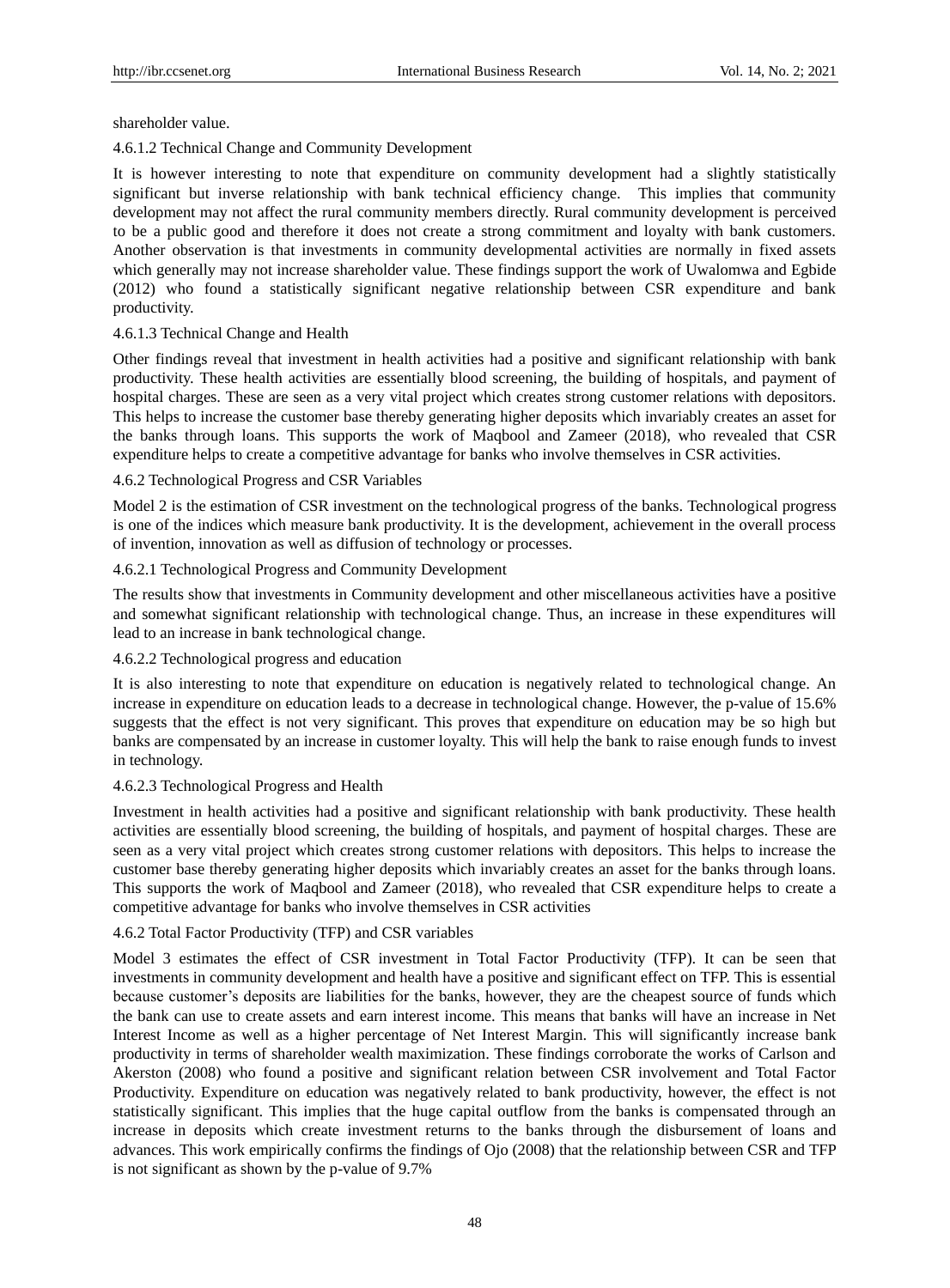#### *4.5 Discussion of Results*

The main objective of the study is to find out the effect of corporate social responsibility on the performance of RCBs in Ghana, particularly in the Ashanti region. Again, the study seeks to find out the impact of the CSR components on the indices of bank productivity which are technical change, technological change, and Total Factor Productivity. A total of 15 rural banks out of twenty-five (25) rural banks in the Ashanti region were sampled representing 60% of the entire population. Financial data were obtained from the annual reports of the bank for the periods of 2012-2017. Rural bank performance was evaluated from two main dimensions namely; technical efficiency and bank productivity using the widely used non-parametric DEA approach. The main reason for focusing on rural banks stems from the fact that these banks contribute significantly to economic growth and development. However, their operations are saddled with a lot of threatening challenges which invariably have a negative bearing on their sustainability. Additionally, these challenges affect their ability to perform their core functions. It is therefore expedient if not indispensable to identify these challenges and how they affect their productivity and then devise strategies to resolve them.

The findings of the study showed that the most of sampled rural banks were underperforming in respect of technical efficiency. The DEA efficiency revealed that the overall average technical efficiency score is 94.7%. The implication is that the sampled rural banks have a 5.3% level of inefficiency in input usage. They can therefore obtain input savings of 5.3%. DMUs with an efficiency score of 1 are described as technically efficient. The annual technical efficiency scores also show that generally some of the selected rural banks are performing better in technical efficiency more than others as in the case of DMU 5, 7, 12, and 14. The DMUs with an efficiency score less than 1 are technically inefficient as in the case of 1, 2, 3 4, 6, 8, 9, 10, 11, 13, and 15. The most inefficient banks are 8, 9, and 11: require input savings of 17.5%, 14.1%, and 18.1% respectively. The least inefficient banks are 4, 15, and 13: requiring input savings of 2.3%, 2.6%, and 0.9% respectively. DMUs 1 and 2 can obtain input savings of 6% and 6.1% respectively. This means that technically inefficient DMUs need input savings according to their level of inefficiency in input usage.

Concerning bank productivity, by focussing on the bank-specific factors the research showed that overall CSR investment affects performance. Corporate Social Responsibility is the bedrock on which community commitment to an organization hinge on. It gives corporate organizations a competitive advantage in the market. This means that banks that perform CSR activities have a strong customer base and so they can generate returns on their investment leading to an improvement in Technical Efficiency. These findings support (Waqaset al., 2017) in his research on the impact of corporate social responsibility on firm performance.

The results also show that other bank-specific factors like the age of the bank, non-performing loans, and growth in liabilities harmed technical efficiency. This confirms the learning curve hypothesis which posits that as bank gains experience over time, they can reduce waste as it learns lessons from past experiences, best practices in the industry to make informed decisions in the future. Growth in liabilities was also on the high side meaning that banks are earning less on assets. They take more deposits without using the funds to raise loans which will help them to increase their net interest income (Tesfai, 2015). Non-performing loans also harmed technical efficiency. A non-performing loan is a parameter for measuring the credit quality, this means high NPLs arise as a result of the banks developing hardcore on their loan accounts. This, therefore, means these banks have loan accounts which are static and not diminishing in the outstanding balance as a result of the non-payments of interest and principal. These findings collaborate with Batir, Volkman, and Gungor (2017) who found a negative relationship between non-performing loans and performance.

Again, Duality was also seen to affect bank productivity. Most of the Board members of these RCBs were found to be the managing directors of the banks. This meant that it was practically impossible to separate ownership from Management. In effect, they were not able to work efficiently through proper supervision and monitoring of banks' liabilities and their conversions into loans or assets. The size of the bank also had a negative relationship with Total Factor Productivity. This is a result of poor monitoring and work specialization. Most of the workers are assigned to so many tasks hence they don't stick to one particular type of task to enhance specialization. This reduces overall performance. This supports the findings of Tower and Alkadry, 2008; and Waqaset al., 2017.

From the results, it can be seen that bank productivity has a negative but statistically insignificant effect on education. This implies that an increase in expenditure on education does not statistically affect the banks' productivity. Primarily expenditure in education is so important to community folks such that they build a strong bond and loyalty with the bank. This might have increased the customer base of the banks leading to larger deposits which creates large assets for the bank. This however rejects the findings of Lorizio and Gurrieri (2019), who revealed that CSR expenditure significantly affects bank productivity as a result of the reduction in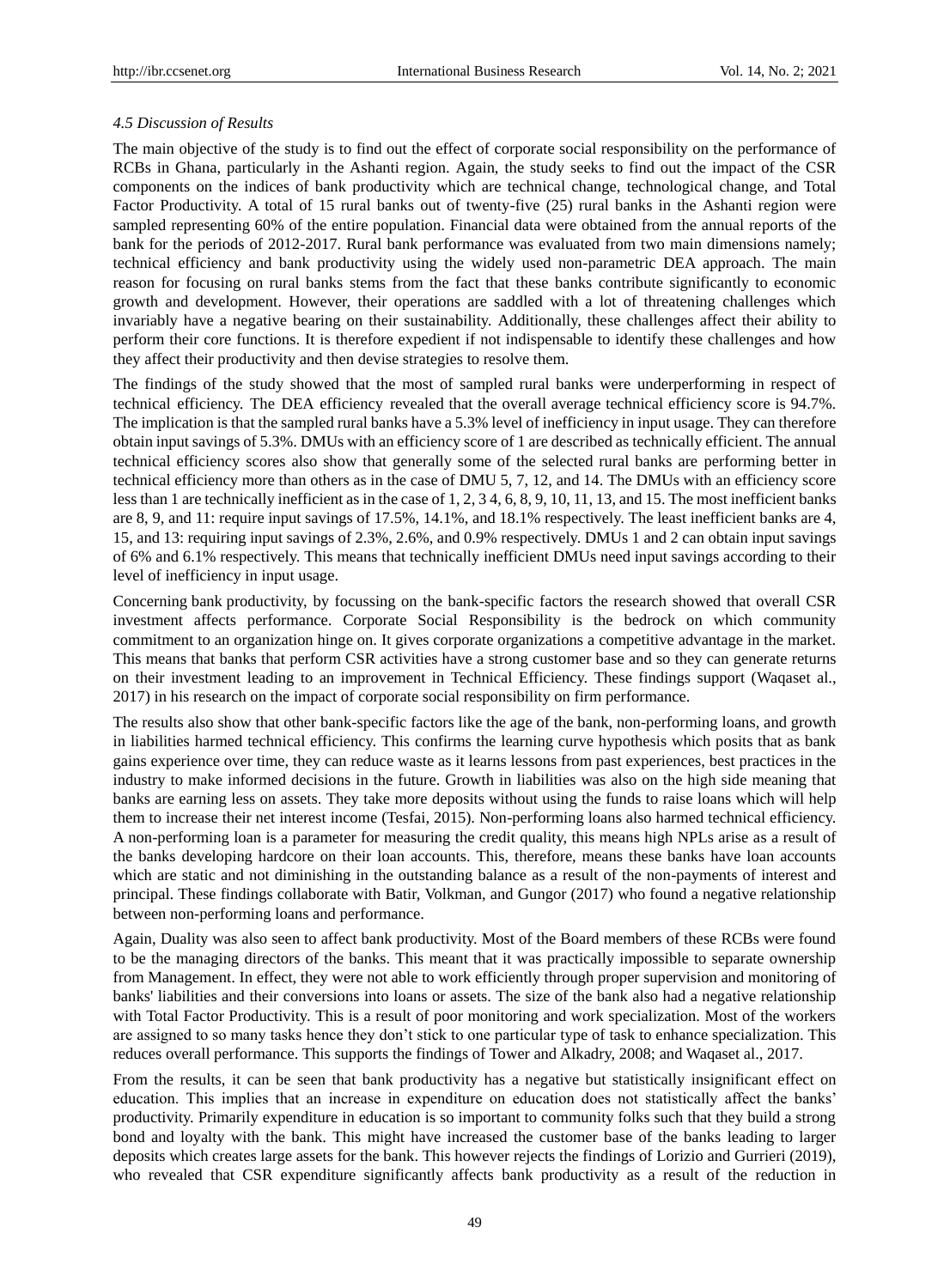shareholder value.

It can be seen that investments in community development and health have a positive and significant effect on TFP. This is essential because customer's deposits are liabilities for the banks, however, they are the cheapest source of funds which the bank can use to create assets and earn interest income. This means that banks will have an increase in Net Interest Income as well as a higher percentage of Net Interest Margin. This will significantly increase bank productivity in terms of shareholder wealth maximization. These findings corroborate the works of Carlson and Akerston (2008) who found a positive and significant relation between CSR involvement and Total Factor Productivity. However, expenditure on education was negatively related to bank productivity.

#### **5. Conclusions and Recommendations**

#### *5.1 Conclusions*

The main objective of the research was to examine the effect of CSR investments on rural bank performance in the Ashanti Region of Ghana. The performance was measured from the dimensions of technical efficiency and bank productivity. There is a general assumption that economic growth and development are pivoted on bank performance. Therefore, the estimation of the performance of these banks is of critical concern to investors, managers, regulators, and policymakers. As a result of the empirical nature of the work, there was a need to have a comprehensive understanding of the banking system in Ghana.

The Data Envelope Technique approach was used in measuring technical efficiency and productivity. The study concentrated on a sample of 15 banks out of 25 RCBs in the Ashanti region from 2012-2017.

In aggregate terms, the findings of the study depict that the most of sampled rural banks were underperforming in respect of technical efficiency. The DEA efficiency revealed that the overall average technical efficiency score is 94.7%. The implication is that the sampled rural banks have a 5.3% level of inefficiency in input usage. They can therefore obtain input savings of 5.3%. DMUs with an efficiency score of 1 are described as technically efficient. The annual technical efficiency scores also show that generally some of the selected rural banks are performing better in technical efficiency more than others as in the case of DMU 5, 7, 12, and 14. The DMUs with an efficiency score less than 1 are technically inefficient as in the case of 1, 2, 3 4, 6, 8, 9, 10, 11, 13, and 15. The most inefficient banks are 8, 9, and 11: require input savings of 17.5%, 14.1%, and 18.1% respectively. The least inefficient banks are 4, 15, and 13: requiring input savings of 2.3%, 2.6%, and 0.9% respectively. DMUs 1 and 2 can obtain input savings of 6% and 6.1% respectively. This means that technically inefficient DMUs need input savings according to their level of inefficiency in input usage.

#### *5.2 Recommendations*

In aggregate terms, the findings of the study depict that the most of sampled rural banks were underperforming in respect of technical efficiency and productivity. This means that there is more room for improvement for the RCBs in terms of their technical efficiency and productivity. The findings also portray that collectively Technical change; Technological change and Total Factor productivity need improvements in terms of efficient allocation of monetary resources to CSR activities. To give a road map to better performance, the findings provide critical policy implications for individual RCBs as well as their industry stakeholders (regulators) to improve the technical efficiency of these RCBs if they need to excel in undertaking their core mandates. Recommendations can be deduced from the findings in that, RCBs should improve their technical efficiency by reducing wasteful operations so they can undertake decisions that will be in the interest of the bank. This will help in leading to an improvement in technical efficiency as well as productivity of the banks. These RCBs must improve upon their efforts in generating non-interest income through commissions, net-earnings from the issuance of investment instruments as they would make a significant contribution to the productivity of RCBs.

# *5.3 Limitations of the Study*

The research was carried out irrespective of the limitations. The work was carried out for a six-year period from 2012-2017. Therefore, any developmental trends which might occur before or after this period present a limitation. Another limitation is the availability of time where there is the need for a thorough and a comprehensive study. The time available was not adequate. Additionally, inadequate funds limited the research because of various expenses that was directly and indirectly incurred form the research.

# *5.4 Policy Implications*

This study will help the managers of RCBs to understand that their involvement in societal activities can help in the management of social risk exposures as part of their main operations. This study will also help the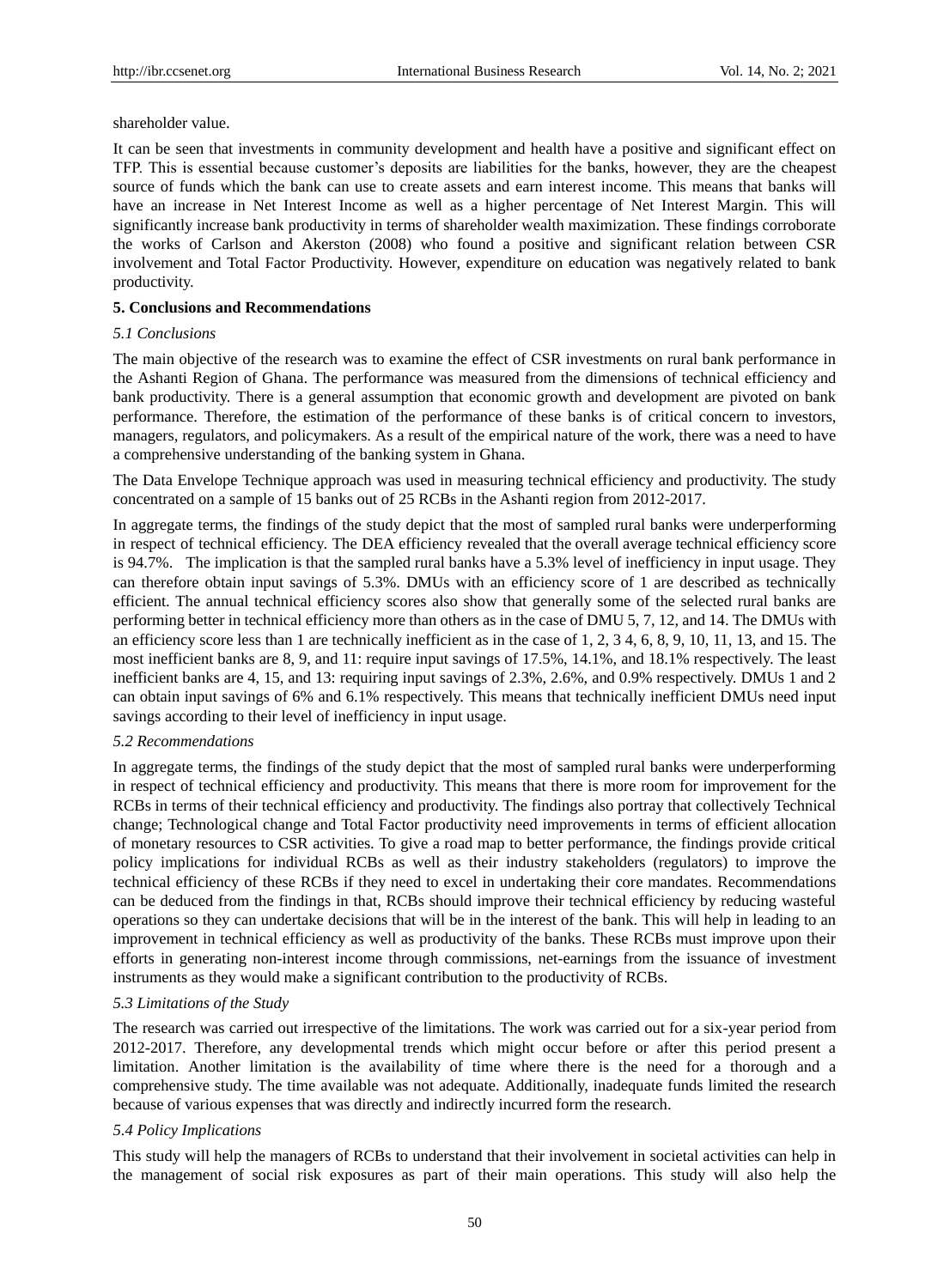management of RCBs to understand better ways of institutionalizing good marketing policies and strategies for the bank. It will also help RCBs to attract, motivate, and retain competent employees who will assist them in achieving then state objectives.

It is also worth mentioning that rural banking performance depends largely on the availability and accessibility of credit to their clients. The rampant collapse of rural banks in the 1990s coupled with the high rate of insolvency and liquidity issues of RCBs is a major challenge that has become eminent in the financial sector. This research finding will serve as a yardstick to ascertain the effectiveness of actions, which hitherto were used to address the issues regarding the technical efficiency and productivity of rural banks. Also, the findings of this study will assist managers of these rural banks under review to effectively offer their performance against their target and the standards set by Central Banks.

# **References**

- Angelidis, J. P., Massetti, B. L., & Magee-Egan, P. (2008). Does corporate social responsibility orientation vary by position in the organizational hierarchy? *Review of Business, 28*(3), 23.
- Artto, K., Ahola, T., & Vartiainen, V. (2016). From the front end of projects to the back end of operations: Managing projects for value creation throughout the system lifecycle. *International Journal of Project Management*, *34*(2), 258-270. https://doi.org/10.1016/j.ijproman.2015.05.003
- Batir, T. E., Volkman, D. A., & Gungor, B. (2017). Determinants of bank efficiency in Turkey: Participation banks versus conventional banks. *Borsa Istanbul Review*, *17*(2), 86-96. https://doi.org/10.1016/j.bir.2017.02.003
- Bauer, P. W., Berger, A. N., Ferrier, G. D., & Humphrey, D. B. (1998). Consistency conditions for regulatory analysis of financial institutions: a comparison of frontier efficiency methods. *Journal of Economics and business*, *50*(2), 85-114. https://doi.org/10.1016/S0148-6195(97)00072-6
- Bird, R., Hall, A. D., Momentè, F., & Reggiani, F. (2007). What corporate social responsibility activities are valued by the market? *Journal of business ethics*, *76*(2), 189-206. https://doi.org/10.1007/s10551-006-9268-1
- Carlsson, J., & Åkerstöm, R. (2008). *Corporate Social Responsibility: a case study of Öhrlings PricewaterhouseCoopers.*
- Crane, A., McWilliams, A., Matten, D., Moon, J., & Siegel, D. S. (Eds.). (2008). *The Oxford handbook of corporate social responsibility*. Oxford University Press on Demand. https://doi.org/10.1093/oxfordhb/9780199211593.003.0001
- Fethi, M. D., & Pasiouras, F. (2010). Assessing bank efficiency and performance with operational research and artificial intelligence techniques: A survey. *European journal of operational research*, *204*(2), 189-198. https://doi.org/10.1016/j.ejor.2009.08.003
- Galant, A., & Cadez, S. (2017). Corporate social responsibility and financial performance relationship: a review of measurement approaches. *Economic research-Ekonomska istraživanja*, *30*(1), 676-693. https://doi.org/10.1080/1331677X.2017.1313122
- Genedy, A., & Sakr, A. (2017). The relationship between Corporate Social Responsibility and Corporate Financial Performance in developing countries. Case of Egypt. *International Journal of Business and Economic Development (IJBED)*, *5*(2).
- Ghana Statistical Service (GSS, 2014).
- Ghosh, A. (2015). Banking-industry specific and regional economic determinants of non-performing loans Evidence from US states. *Journal of Financial Stability, 20,* 93-104. https://doi.org/10.1016/j.jfs.2015.08.004
- Hasan, M. S. A., Manurung, A. H., & Usman, B. (2020). Determinants of Bank Profitability with Size as Moderating Variable. *Journal of Applied Finance and Banking*, *10*(3), 153-166.
- Hawn, O., Chatterji, A. K., & Mitchell, W. (2018). Do investors actually value sustainability? New evidence from investor reactions to the Dow Jones Sustainability Index (DJSI). *Strategic Management Journal*, *39*(4), 949-976. https://doi.org/10.1002/smj.2752
- Inoue, Y., Kent, A., & Lee, S. (2011). CSR and the bottom line: Analyzing the link between CSR and financial performance for professional teams. *Journal of Sport Management*, *25*(6), 531-549. https://doi.org/10.1123/jsm.25.6.531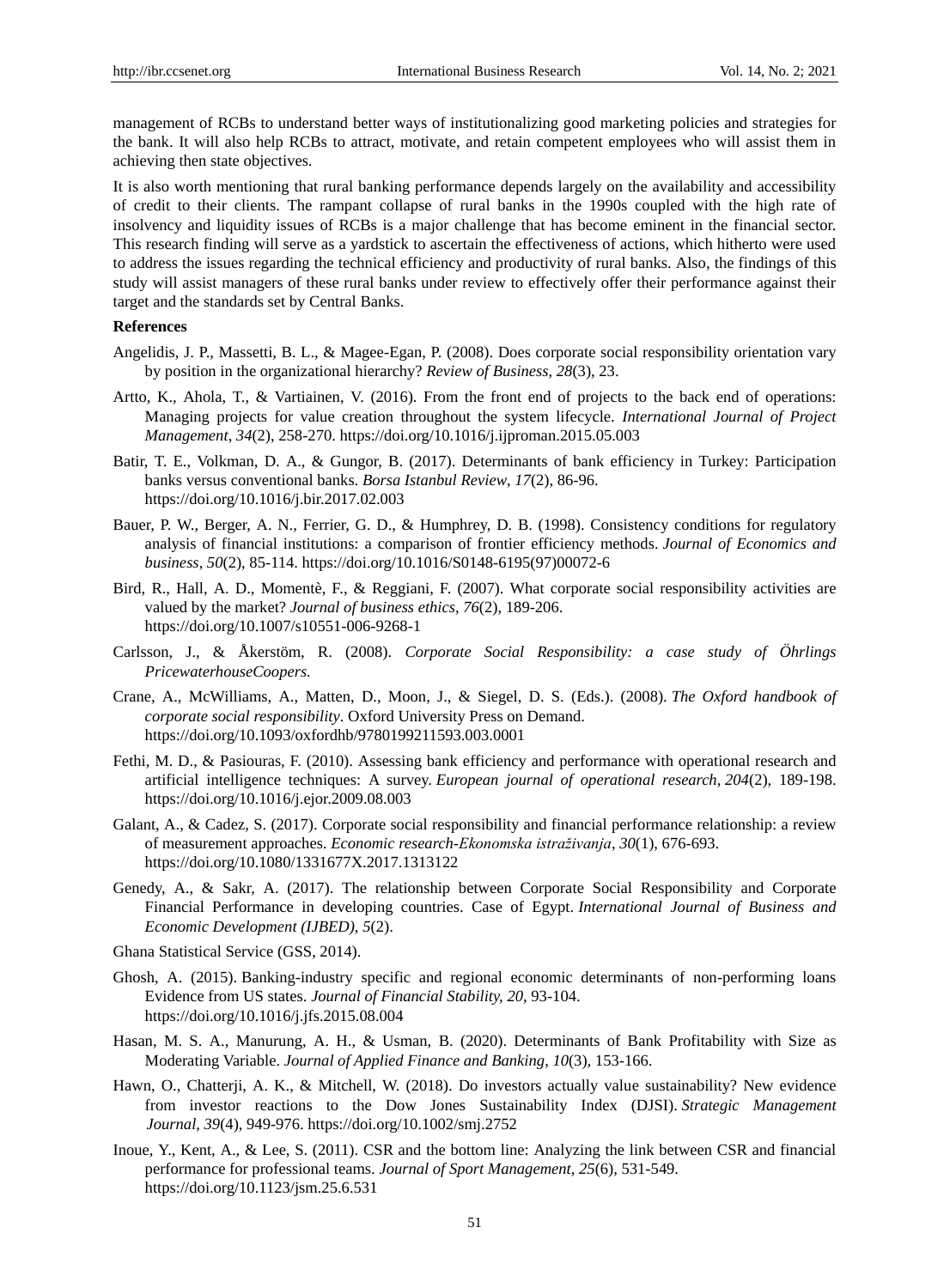- Khrawish, H. A., & Al-Sa'di, N. M. (2011). The impact of e-banking on bank profitability: Evidence from Jordan. *Middle Eastern Finance and Economics*, *13*(1), 142-158.
- Lai, K. P. (2020). The Dis/Re-Intermediation of Finance? *The Routledge Handbook of Financial Geography*, *440.* https://doi.org/10.4324/9781351119061-24
- Lins, K. V., Servaes, H., & Tamayo, A. (2017). Social Capital, Trust, and Firm Performance: The Value of Corporate Social Responsibility during the Financial Crisis. *The Journal of Finance, 72*(4), 1785-1824. https://doi.org/10.1111/jofi.12505
- Lorizio, M., & Gurrieri, A. (2019). 1. CORPORATE SOCIAL RESPONSIBILITY OVER TIME. *Corporate social responsability and firms*, *9*.
- Maon, F., Lindgreen, A., & Swaen, V. (2009). Designing and implementing corporate social responsibility: An integrative framework grounded in theory and practice. *Journal of Business Ethics*, *87*(1), 71-89. https://doi.org/10.1007/s10551-008-9804-2
- Maqbool, S., & Zameer, M. N. (2018). Corporate social responsibility and financial performance: An empirical analysis of Indian banks. *Future Business Journal*, *4*(1), 84-93. https://doi.org/10.1016/j.fbj.2017.12.002
- Musaji, S., Schulze, W. S., & De Castro, J. O. (2019). *How Long Does It Take to "Get to" the Learning Curve? Academy of Management Journal.* https://doi.org/10.5465/amj.2017.1145
- Naseem, T., Shahzad, F., Asim, G. A., Rehman, I. U., & Nawaz, F. (2019). *Corporate social responsibility engagement and firm performance in Asia Pacific: The role of enterprise risk management. Corporate Social Responsibility and Environmental Management.* https://doi.org/10.1002/csr.1815
- Nguyen, H. D. H., & Dang, V. D. (2020). Bank-specific determinants of loan growth in Vietnam: evidence from the CAMELS approach. *The Journal of Asian Finance, Economics, and Business*, *7*(9), 179-189. https://doi.org/10.13106/jafeb.2020.vol7.no9.179
- Ojo, O. (2008). Appraisal of the practice of social responsibility by business organizations in Nigeria. *LESIJ-Lex ET Scientia International Journal*, *15*(1), 155-165.
- Pepper, A., & Gore, J. (2015). Behavioral agency theory: New foundations for theorizing about executive compensation. *Journal of management*, *41*(4), 1045-1068. https://doi.org/10.1177/0149206312461054
- Saeidi, S. P., Sofian, S., Saeidi, P., Saeidi, S. P., & Saaeidi, S. A. (2015). How does corporate social responsibility contribute to firm financial performance? The mediating role of competitive advantage, reputation, and customer satisfaction. *Journal of business research*, *68*(2), 341-350. https://doi.org/10.1016/j.jbusres.2014.06.024
- Sharma, E. (2019). A review of corporate social responsibility in developed and developing nations. *Corporate Social Responsibility and Environmental Management*, *26*(4), 712-720. https://doi.org/10.1002/csr.1739
- Shen, L., Govindan, K., & Shankar, M. (2015). *Evaluation of Barriers of Corporate Social Responsibility Using an Analytical Hierarchy Process under a Fuzzy Environment—A Textile Case. Sustainability, 7*(3), 3493-3514. https://doi.org/10.3390/su7033493
- Silva, T. C., Tabak, B. M., Cajueiro, D. O., & Dias, M. V. B. (2017). A comparison of DEA and SFA using micro-and macro-level perspectives: Efficiency of Chinese local banks. *Physica A: Statistical Mechanics and its Applications*, *469*, 216-223. https://doi.org/10.1016/j.physa.2016.11.041
- Tesfai, A. (2015). *Evaluating the Relationship Between Liquidity, Capital Adequacy and Non-Performing Loans on Financial Performance: Case Study of Habib Bank Ag Zurich.* Unpublished Research Project Report Submitted to the Chandaria School of Business, United States International University.
- Tower, L. E., & Alkadry, M. G. (2008). The Social Costs of Career Success for Women. *Review of Public Personnel Administration, 28*(2), 144-165. https://doi.org/10.1177/0734371X08315343
- Uwalomwa, U., & Egbide, B. (2012). Corporate Social Responsibility Disclosures in Nigeria: A study of Listed Financial and Non-Financial Firms. *Journal of Management and Sustainability*, *2*(1) 160-169. https://doi.org/10.5539/jms.v2n1p160
- Wang, Q., Dou, J., & Jia, S. (2016). A meta-analytic review of corporate social responsibility and corporate financial performance: The moderating effect of contextual factors. *Business & Society*, *55*(8), 1083-1121. https://doi.org/10.1177/0007650315584317